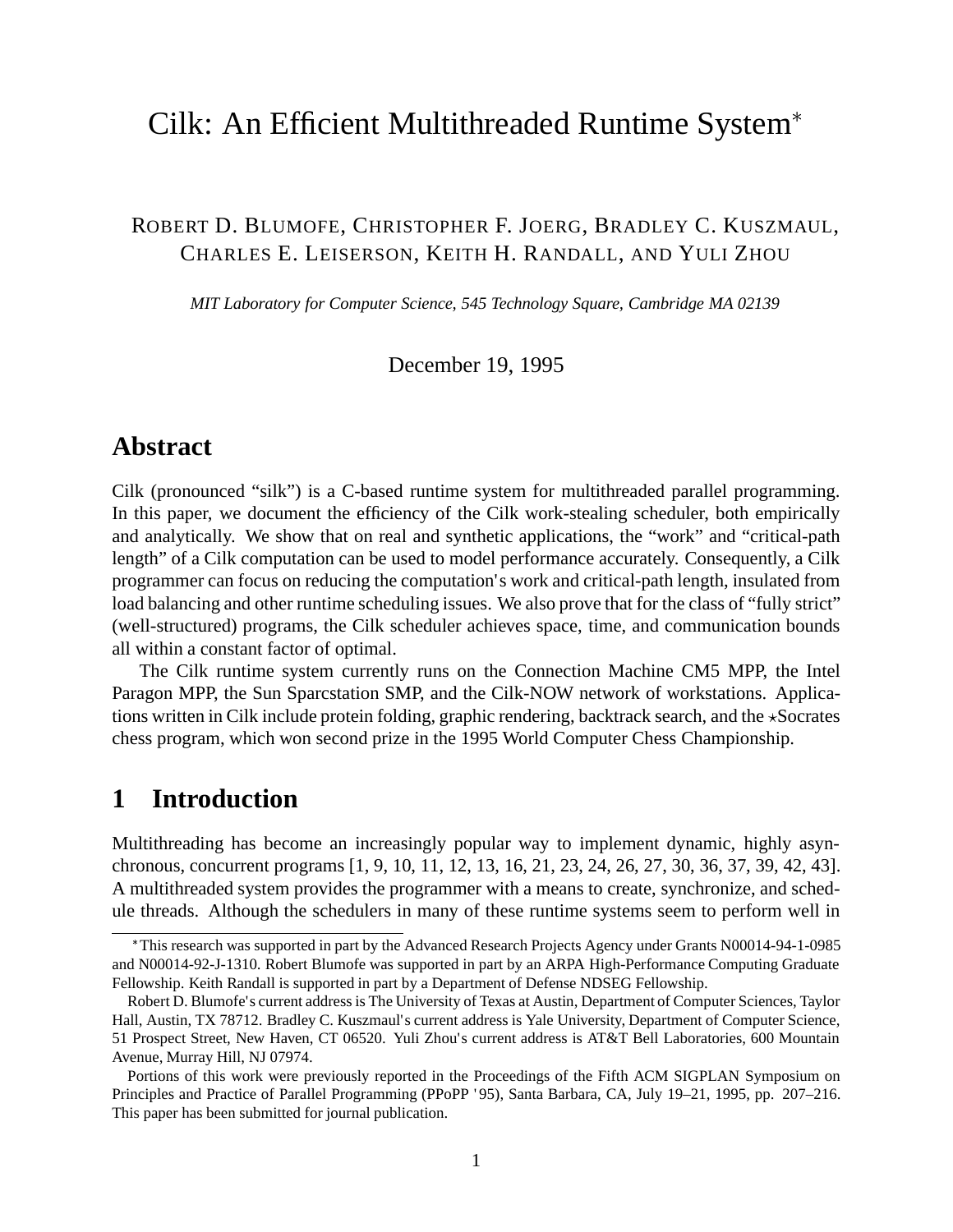

Figure 1: The Cilk model of multithreaded computation. Threads are shown as circles, which are grouped into procedures. Each downward edge corresponds to a spawn of a child, each horizontal edge corresponds to a spawn of a successor, and each upward, curved edge corresponds to a data dependency. The levels of procedures in the spawn tree are indicated at the left.

practice, none provide users with a guarantee of application performance. Cilk is a runtime system whose work-stealing scheduler is efficient in theory as well as in practice. Moreover, it gives the user an algorithmic model of application performance based on the measures of "work" and "critical-path length" which can be used to predict the runtime of a Cilk program accurately.

A Cilk multithreaded computation can be viewed as a directed acyclic graph (dag) that unfolds dynamically, as is shown schematically in Figure 1. A Cilk program consists of a collection of Cilk *procedures*, each of which is broken into a sequence of *threads*, which form the vertices of the dag. Each thread is a *nonblocking* C function, which means that it can run to completion without waiting or suspending once it has been invoked. As one of the threads from a Cilk procedure runs, it can *spawn* a child thread which begins a new child procedure. In the figure, downward edges connect threads and their procedures with the children they have spawned. A spawn is like a subroutine call, except that the calling thread may execute concurrently with its child, possibly spawning additional children. Since threads cannot block in the Cilk model, a thread cannot spawn children and then wait for values to be returned. Rather, the thread must additionally spawn a *successor* thread to receive the children's return values when they are produced. A thread and its successors are considered to be parts of the same Cilk procedure. In the figure, sequences of successor threads that form Cilk procedures are connected by horizontal edges. Return values, and other values sent from one thread to another, induce *data dependencies* among the threads, where a thread receiving a value cannot begin until another thread sends the value. Data dependencies are shown as upward, curved edges in the figure. Thus, a Cilk computation unfolds as a *spawn tree* composed of procedures and the spawn edges that connect them to their children, but the execution is constrained to follow the precedence relation determined by the dag of threads.

The execution time of any Cilk program on a parallel computer with  $P$  processors is constrained by two parameters of the computation: the *work* and the *critical-path length*. The work, denoted  $T_1$ , is the time used by a one-processor execution of the program, which corresponds to the sum of the execution times of all the threads. The critical-path length, denoted  $T_{\infty}$ , is the total amount of time required by an ideal infinite-processor execution, which corresponds to the largest sum of thread execution times along any path. With  $P$  processors, the execution time cannot be less than  $T_1/P$  or less than  $T_\infty$ . The Cilk scheduler uses "work stealing" [4, 8, 14, 15, 16, 21, 29, 30, 31, 37, 43] to achieve execution time very near to the sum of these two measures. Off-line techniques for computing such efficient schedules have been known for a long time [6, 18, 19], but this efficiency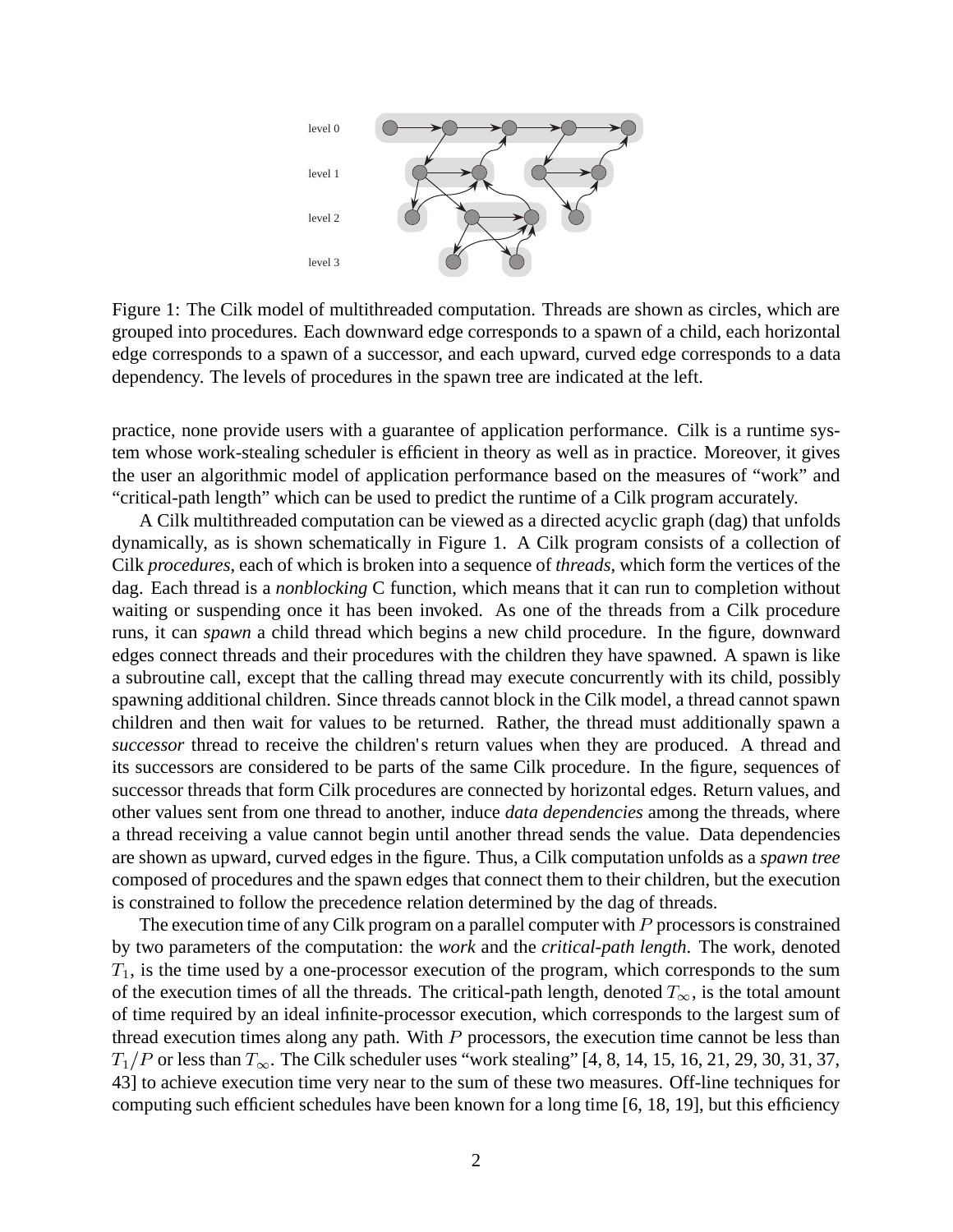has been difficult to achieve on-line in a distributed environment while simultaneously using small amounts of space and communication.

We demonstrate the efficiency of the Cilk scheduler both empirically and analytically. Empirically, we have been able to document that Cilk works well for dynamic, asynchronous, tree-like, MIMD-style computations. To date, the applications we have programmed include protein folding, graphic rendering, backtrack search, and the  $\star$ Socrates chess program, which won second prize in the 1995 World Computer Chess Championship running on Sandia National Laboratories' 1824-node Intel Paragon MPP. Many of these applications pose problems for more traditional parallel environments, such as message passing [41] and data parallel [2, 22], because of the unpredictability of the dynamic workloads on processors. Analytically, we prove that for "fully strict" (well-structured) programs, Cilk's work-stealing scheduler achieves execution space, time, and communication bounds all within a constant factor of optimal. To date, all of the applications that we have coded are fully strict.

The Cilk language extends C with primitives to express parallelism, and the Cilk runtime system maps the expressed parallelism into a parallel execution. A Cilk program is preprocessed to C using our cilk2c type-checking preprocessor [34]. The C code is then compiled and linked with a runtime library to run on the target platform. Currently supported targets include the Connection Machine CM5 MPP, the Intel Paragon MPP, the Sun Sparcstation SMP, and the Cilk-NOW [3, 5] network of workstations. In this paper, we focus on the Connection Machine CM5 implementation of Cilk. The Cilk scheduler on the CM5 is written in about 40 pages of C, and it performs communication among processors using the Strata [7] active-message library. This description of the Cilk environment corresponds to the version as of March 1995.

The remainder of this paper is organized as follows. Section 2 describes Cilk's runtime data structures and the C language extensions that are used for programming. Section 3 describes the work-stealing scheduler. Section 4 documents the performance of several Cilk applications. Section 5 shows how the work and critical-path length of a Cilk computation can be used to model performance. Section 6 shows analytically that the scheduler works well. Finally, Section 7 offers some concluding remarks and describes our plans for the future.

## **2 The Cilk programming environment and implementation**

In this section we describe a C language extension that we have developed to ease the task of coding Cilk programs. We also explain the basic runtime data structures that Cilk uses.

A Cilk procedure is broken into a sequence of threads. The procedure itself is not explicitly specified in the language. Rather, it is defined implicitly in terms of its constituent threads. A thread *T* is defined in a manner similar to a C function definition:

```
thread T (arg-decls ...) { stmts ...}
```
The cilk2c type-checking preprocessor [34] translates *T* into a C function of one argument and void return type. The one argument is a pointer to a *closure* data structure, illustrated in Figure 2, which holds the arguments for *T*. A closure consists of a pointer to the C function for *T*, a slot for each of the specified arguments, and a *join counter* indicating the number of missing arguments that need to be supplied before *T* is ready to run. A closure is *ready* if it has obtained all of its arguments, and it is *waiting* if some arguments are missing. To run a ready closure, the Cilk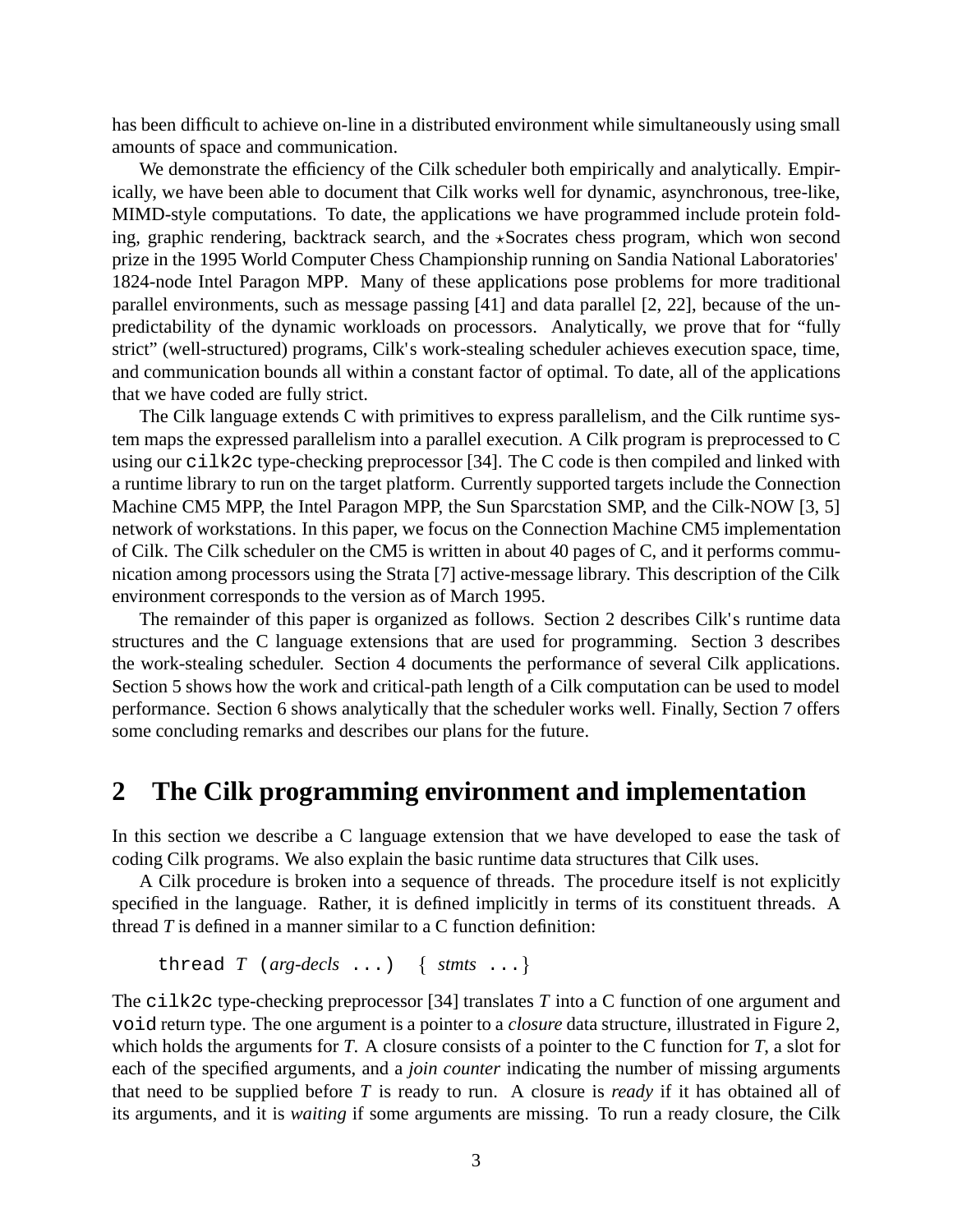

Figure 2: The closure data structure.

scheduler invokes the thread as a C function using the closure itself as its sole argument. Within the code for the thread, the arguments are copied out of the closure data structure into local variables. The closure is allocated from a simple runtime heap when it is created, and it is returned to the heap when the thread terminates.

The Cilk language supports a data type called a *continuation*, which is specified by the type modifier keyword cont. A continuation is essentially a global reference to an empty argument slot of a closure, implemented as a compound data structure containing a pointer to a closure and an offset that designates one of the closure's argument slots. Continuations can be created and passed among threads, which enables threads to communicate and synchronize with each other. Continuations are typed with the C data type of the slot in the closure.

At runtime, a thread can spawn a child thread, and hence a child procedure, by creating a closure for the child. Spawning is specified in the Cilk language as follows:

```
spawn T (args ...)
```
This statement creates a child closure, fills in all available arguments, and initializes the join counter to the number of missing arguments. Available arguments are specified with ordinary C syntax. To specify a missing argument, the user specifies a continuation variable (type cont) preceded by a question mark. For example, if the second argument is ?k, then Cilk sets the variable k to a continuation that refers to the second argument slot of the created closure. If the closure is ready, that is, it has no missing arguments, then spawn causes the closure to be immediately posted to the scheduler for execution. In typical applications, child closures are created with no missing arguments.

To string a sequence of threads together to make a Cilk procedure, each thread in the procedure is responsible for creating its successor. To create a successor thread, a thread executes the following statement:

```
spawn next T (args ...)
```
This statement is semantically identical to spawn, but it informs the scheduler that the new closure should be treated as a successor, as opposed to a child. Successor closures are usually created with some missing arguments, which are filled in by values produced by the children.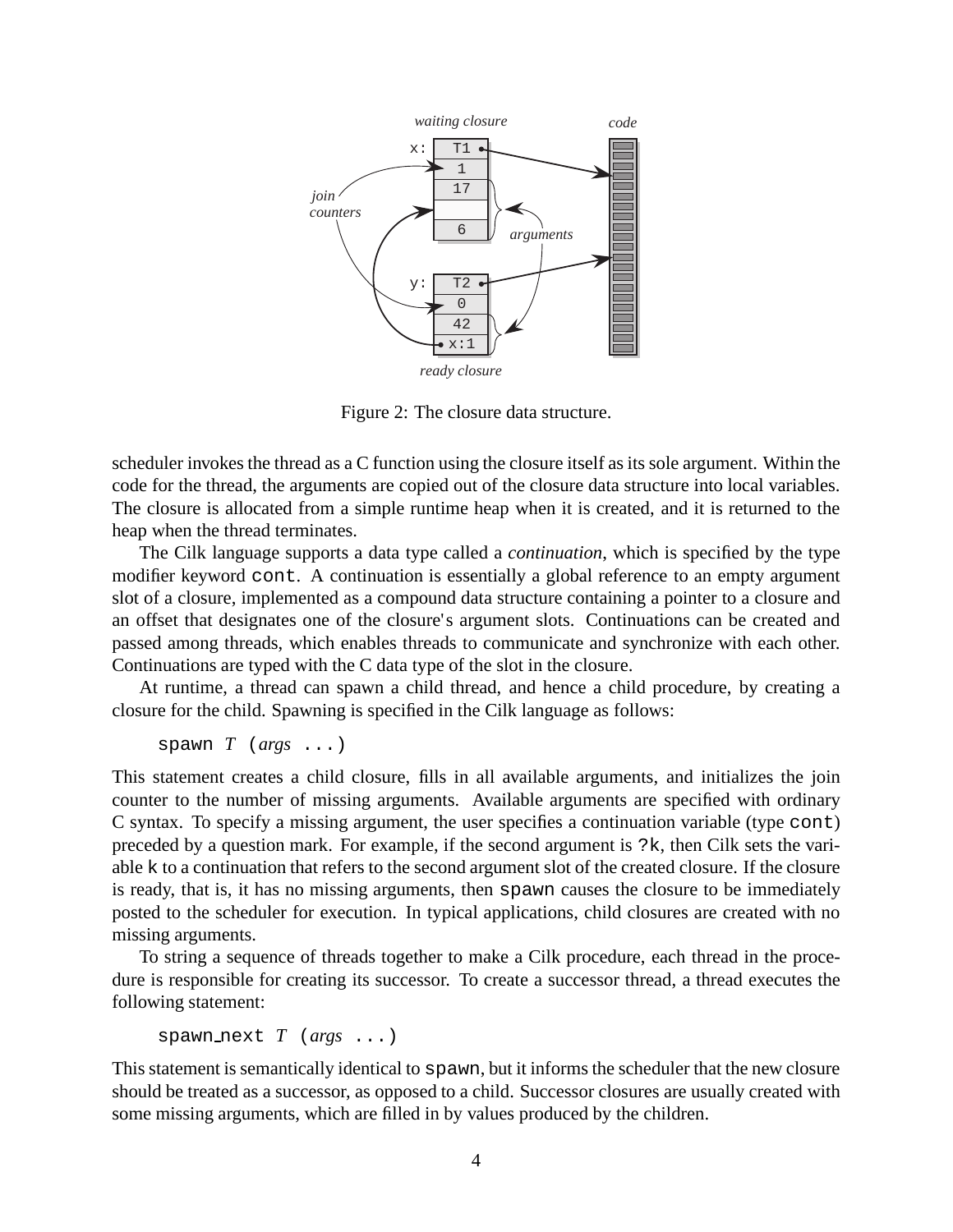```
thread fib (cont int k, int n)
\{ \text{if } (n<2)send_arqument (k,n)
  else
   \{ cont int x, y;
     spawn next sum (k, ?x, ?y);
     spawn fib (x, n-1);
     spawn fib (y, n-2);
  \}\mathcal{F}thread sum (cont int k, int x, int y)
  send argument (k, x+y);
\}
```
Figure 3: A Cilk procedure, consisting of two threads, to compute the <sup>n</sup>th Fibonacci number.

A Cilk procedure does not ever return values in the normal way to a parent procedure. Instead, the programmer must code the parent procedure as two threads. The first thread spawns the child procedure, passing it a continuation pointing to the successor thread's closure. The child sends its "return" value explicitly as an argument to the waiting successor. This strategy of communicating between threads is called *explicit continuation passing*. Cilk provides primitives of the following form to send values from one closure to another:

send argument (*k*, *value*)

This statement sends the value *value* to the argument slot of a waiting closure specified by the continuation *k*. The types of the continuation and the value must be compatible. The join counter of the waiting closure is decremented, and if it becomes zero, then the closure is ready and is posted to the scheduler.

Figure 3 shows the familiar recursive Fibonacci procedure written in Cilk. It consists of two threads, fib and its successor sum. Reflecting the explicit continuation-passing style that Cilk supports, the first argument to each thread is the continuation specifying where the "return" value should be placed.

When the fib function is invoked, it first checks to see if the boundary case has been reached, in which case it uses send argument to "return" the value of n to the slot specified by continuation k. Otherwise, it spawns the successor thread sum, as well as two children to compute the two subcases. Each of these two children is given a continuation specifying to which argument in the sum thread it should send its result. The sum thread simply adds the two arguments when they arrive and sends this result to the slot designated by k.

Although writing in explicit continuation-passing style is somewhat onerous for the programmer, the decision to break procedures into separate nonblocking threads simplifies the Cilk runtime system. Each Cilk thread leaves the C runtime stack empty when it completes. Thus, Cilk can run on top of a vanilla C runtime system. A common alternative [21, 27, 35, 37] is to support a programming style in which a thread suspends whenever it discovers that required values have not yet been computed, resuming when the values become available. When a thread suspends, however, it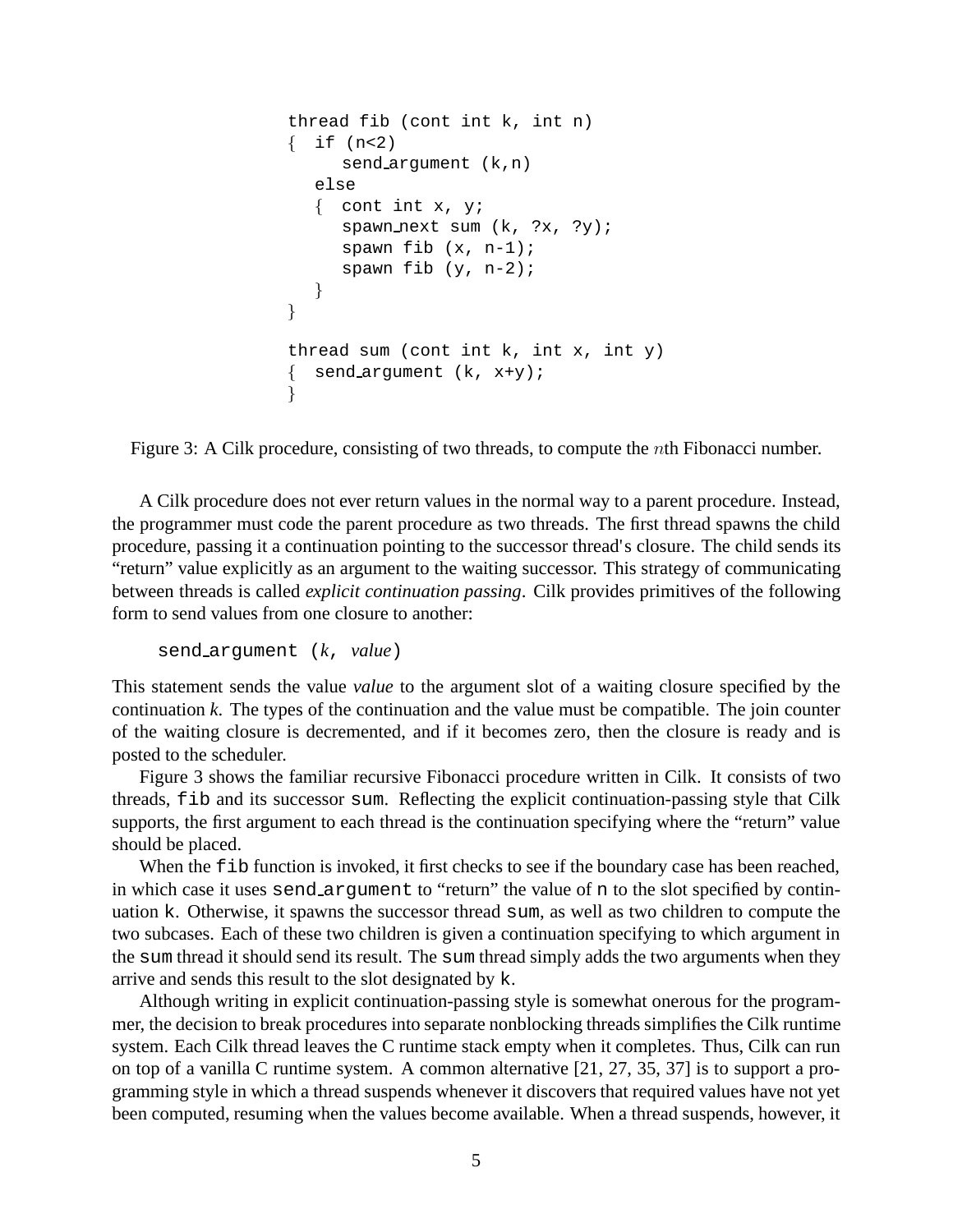may leave temporary values on the runtime stack which must be saved, or each thread must have its own runtime stack. Consequently, this alternative strategy requires that the runtime system employs either multiple stacks or a mechanism to save these temporaries in heap-allocated storage. Another advantage of Cilk's strategy is that it allows multiple children to be spawned from a single nonblocking thread, which saves on context switching. In Cilk, <sup>r</sup> children can be spawned and executed with only  $r + 1$  context switches, whereas the alternative of suspending whenever a thread is spawned causes  $2r$  context switches. Since our primary interest is in understanding how to build efficient multithreaded runtime systems, but without redesigning the basic C runtime system, we chose the alternative of burdening the programmer with a requirement which is perhaps less elegant linguistically, but which yields a simple and portable runtime implementation.

Cilk supports a variety of features that give the programmer greater control over runtime performance. For example, when the last action of a thread is to spawn a ready thread, the programmer can use the keyword tail call instead of spawn that produces a "tail call" to run the new thread immediately without invoking the scheduler. Cilk also allows arrays and subarrays to be passed as arguments to closures. Other features include various abilities to override the scheduler's decisions, including on which processor a thread should be placed and how to pack and unpack data when a closure is migrated from one processor to another.

### **3 The Cilk work-stealing scheduler**

Cilk's scheduler uses the technique of *work stealing* [4, 8, 14, 15, 16, 21, 29, 30, 31, 37, 43] in which a processor (the thief) who runs out of work selects another processor (the victim) from whom to steal work, and then steals the shallowest ready thread in the victim's spawn tree. Cilk's strategy is for thieves to choose victims at random [4, 29, 40]. We shall now present the implementation of Cilk's work-stealing scheduler.

At runtime, each processor maintains a local *ready pool* to hold ready closures. Each closure has an associated *level*, which corresponds to the thread's depth in the spawn tree. The closures for the threads in the root procedure have level <sup>0</sup>, the closures for the threads in the root's child procedures have level <sup>1</sup>, and so on. The ready pool is an array, illustrated in Figure 4, in which the <sup>L</sup>th element contains a linked list of all ready closures having level <sup>L</sup>.

Cilk begins executing the user program by initializing all ready pools to be empty, placing the initial root thread into the level-<sup>0</sup> list of Processor <sup>0</sup>'s pool, and then starting a scheduling loop on each processor.

At each iteration through the scheduling loop, a processor first checks to see whether its ready pool is empty. If it is, the processor commences work stealing, which will be described shortly. Otherwise, the processor performs the following steps:

1. Remove the closure at the head of the list of the deepest nonempty level in the ready pool.

2. Extract the thread from the closure, and invoke it.

As a thread executes, it may spawn or send arguments to other threads. When the thread dies, control returns to the scheduling loop which advances to the next iteration.

When a thread at level  $L$  performs a spawn of a child thread  $T$ , the processor executes the following operations:

1. Allocate and initialize a closure for <sup>T</sup>.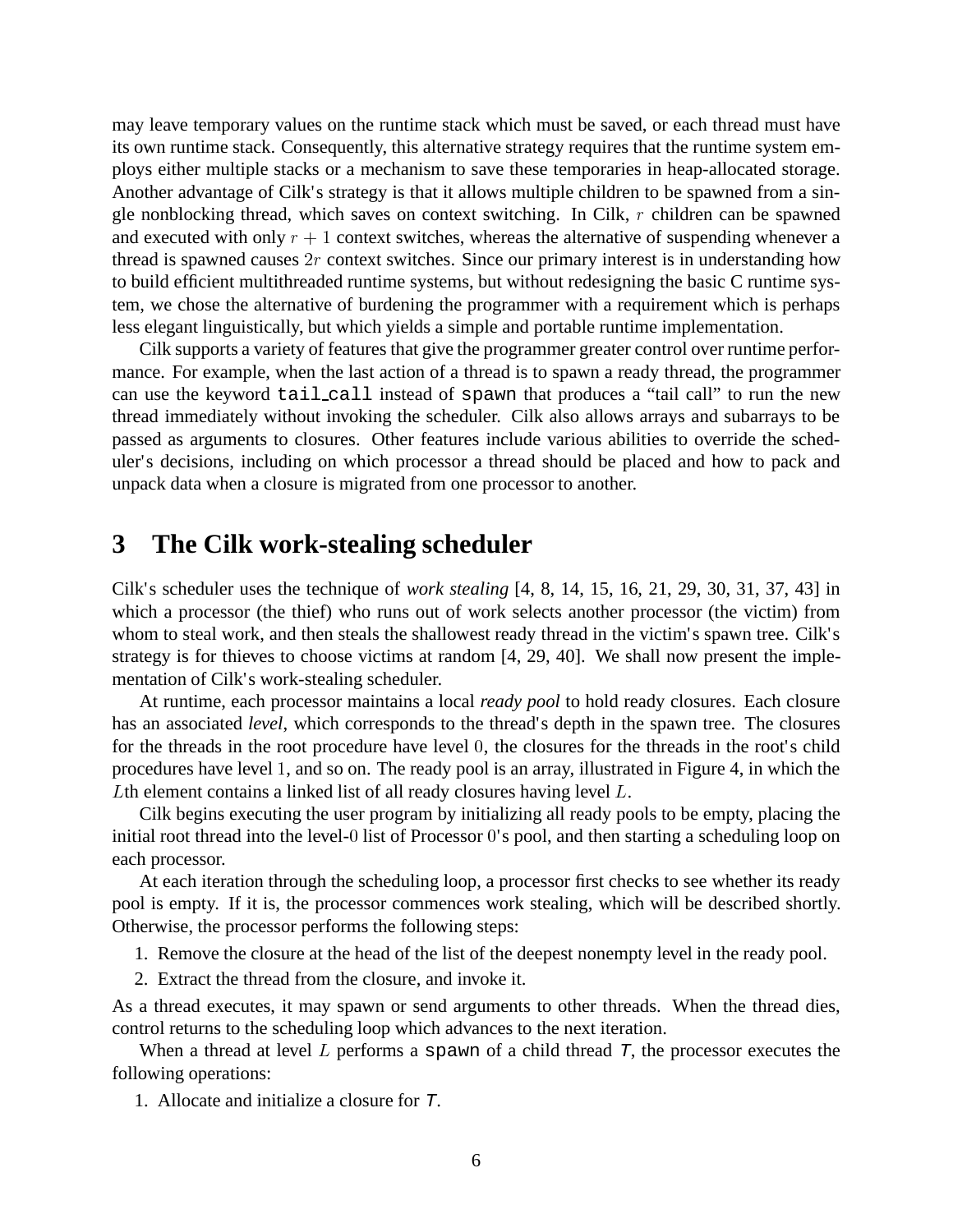

Figure 4: A processor's ready pool. At each iteration through the scheduling loop, the processor executes the closure at the head of the deepest nonempty level in the ready pool. If the ready pool is empty, the processor becomes a thief and steals the closure at the head of the shallowest nonempty level in the ready pool of a victim processor chosen uniformly at random.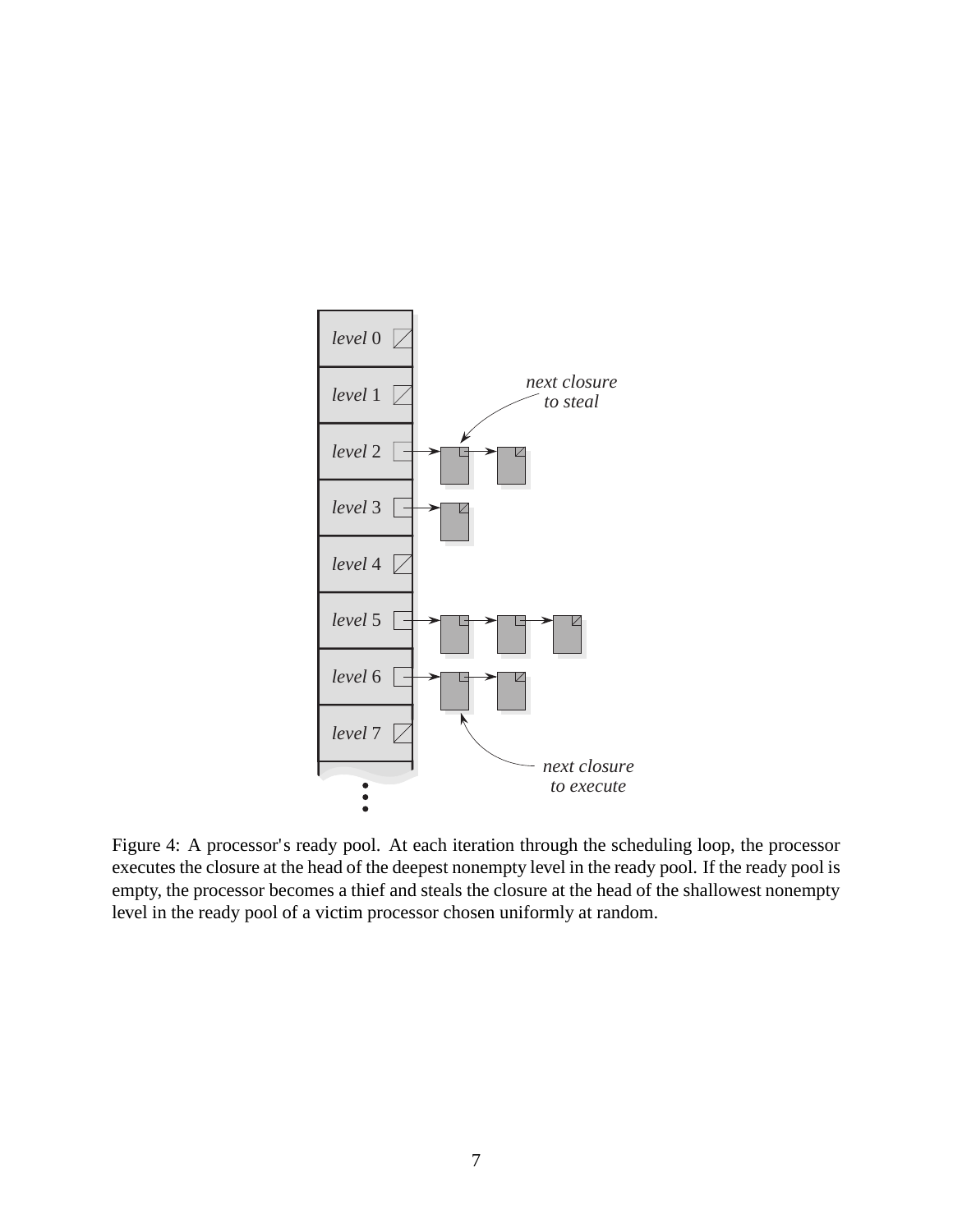- 2. Copy the available arguments into the closure, initialize any continuations to point to missing arguments, and initialize the join counter to the number of missing arguments.
- 3. Label the closure with level  $L + 1$ .
- 4. If there are no missing arguments, post the closure to the ready pool by inserting it at the head of the level- $(L + 1)$  list.

Execution of spawn next is similar, except that the closure is labeled with level  $L$  and, if it is ready, posted to the level-<sup>L</sup> list.

When a thread performs a send argument  $(k, value)$ , the processor executes the following operations:

- 1. Find the closure and argument slot referenced by the continuation <sup>k</sup>.
- 2. Place value in the argument slot, and decrement the join counter of the closure.
- 3. If the join counter goes to zero, post the closure to the ready pool at the appropriate level.

When the continuation  $k$  refers to a closure on a remote processor, network communication ensues. The processor that initiated the send argument function sends a message to the remote processor to perform the operations. The only subtlety occurs in Step 3. If the closure must be posted, it is posted to the ready pool of the initiating processor, rather than to that of the remote processor. This policy is necessary for the scheduler to be provably efficient, but as a practical matter, we have also had success with posting the closure to the remote processor's pool.

If a processor begins an iteration of the scheduling loop and finds that its ready pool is empty, the processor becomes a thief and commences work stealing as follows:

- 1. Select a victim processor uniformly at random.
- 2. If the victim's ready pool is empty, go back to Step 1.
- 3. If the victim's ready pool is nonempty, extract the closure from the head of the list in the shallowest nonempty level of the ready pool, and execute it.

Work stealing is implemented with a simple request-reply communication protocol between the thief and victim.

Why steal work from the shallowest level of the ready pool? The reason is two-fold—one heuristic and one algorithmic. First, to lower communication costs, we would like to steal large amounts of work, and in a tree-structured computation, shallow threads are likely to spawn more work than deep ones. This heuristic notion is the justification cited by earlier researchers [8, 15, 21, 35, 43] who proposed stealing work that is shallow in the spawn tree. We cannot, however, prove that shallow threads are more likely to spawn work than deep ones. What we prove in Section 6 is the following algorithmic property. The threads that are on the "critical path" in the dag, are always at the shallowest level of a processor's ready pool. Consequently, if processors are idle, the work they steal makes progress along the critical path.

### **4 Performance of Cilk applications**

The Cilk runtime system executes Cilk applications efficiently and with predictable performance. Specifically, for dynamic, asynchronous, tree-like applications, Cilk's work-stealing scheduler produces near optimal parallel speedup while using small amounts of space and communication. Furthermore, Cilk application performance can be modeled accurately as a simple function of work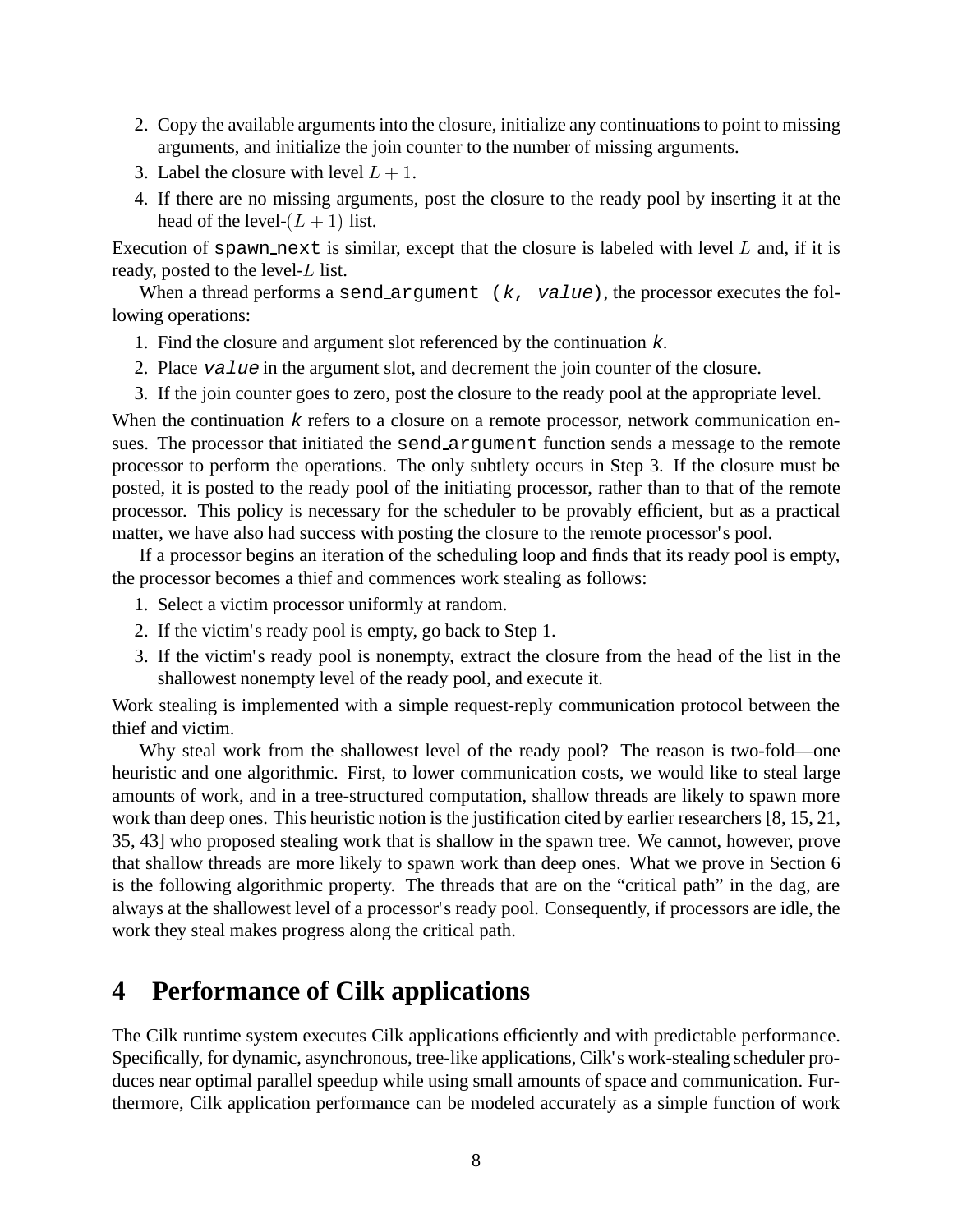and critical-path length. In this section, we empirically demonstrate these facts by experimenting with several applications. This section begins with a look at these applications and then proceeds with a look at the performance of these applications. In the next section we look at application performance modeling. The empirical results of this section and the next confirm the analytical results of Section 6.

## **Cilk applications**

We experimented with the Cilk runtime system using several applications, some synthetic and some real. The applications are described below:

- $\bullet$  fib(n) is the same as was presented in Section 2, except that the second recursive spawn is replaced by a tail call that avoids the scheduler. This program is a good measure of Cilk overhead, because the thread length is so small.
- queens (n) is a backtrack search program that solves the problem of placing n queens on a  $n \times n$  chessboard so that no two queens attack each other. The Cilk program is based on serial code by R. Sargent of the MIT Media Laboratory. Thread length was enhanced by serializing the bottom <sup>7</sup> levels of the search tree.
- $pfold(x,y,z)$  is a protein-folding program that finds hamiltonian paths in a three-dimensional grid of size  $x \times y \times z$  using backtrack search [38]. Written by Chris Joerg of MIT's Laboratory for Computer Science and V. Pande of MIT's Center for Material Sciences and Engineering, pfold was the first program to enumerate all hamiltonian paths in a  $3 \times 4 \times 4$ grid. For our experiments, we timed the enumeration of all paths starting with a certain sequence.
- $ray(x, y)$  is a parallel program for graphics rendering based on the serial POV-Ray program, which uses a ray-tracing algorithm. The entire POV-Ray system contains over 20; <sup>000</sup> lines of C code, but the core of POV-Ray is a simple doubly nested loop that iterates over each pixel in a two-dimensional image of size  $x \times y$ . For  $r \infty$  we converted the nested loops into a 4-ary divide-and-conquer control structure using spawns.<sup>1</sup> Our measurements do not include the approximately 2:4 seconds of startup time required to read and process the scene description file.
- knary  $(n, k, r)$  is a synthetic benchmark whose parameters can be set to produce a variety of values for work and critical-path length. It generates a tree of depth n and branching factor  $k$  in which the first  $r$  children at every level are executed serially and the remainder are executed in parallel. At each node of the tree, the program runs an empty "for" loop for 400 iterations.
- $\star$ Socrates is a parallel chess program that uses the Jamboree search algorithm [25, 31] to parallelize a minmax tree search. The work of the algorithm varies with the number of processors, because it does speculative work that may be aborted during runtime.  $\star$ Socrates won second prize in the 1995 ICCA World Computer Chess Championship running on the <sup>1824</sup>-node Intel Paragon at Sandia National Laboratories.

<sup>&</sup>lt;sup>1</sup>Initially, the Cilk ray program was about 5 percent faster than the serial POV-Ray program running on one processor. The reason was that the divide-and-conquer decomposition performed by the Cilk code provides better locality than the doubly nested loop of the serial code. Modifying the serial code to imitate the Cilk decomposition improved its performance. Timings for the improved version are given in Figure 6.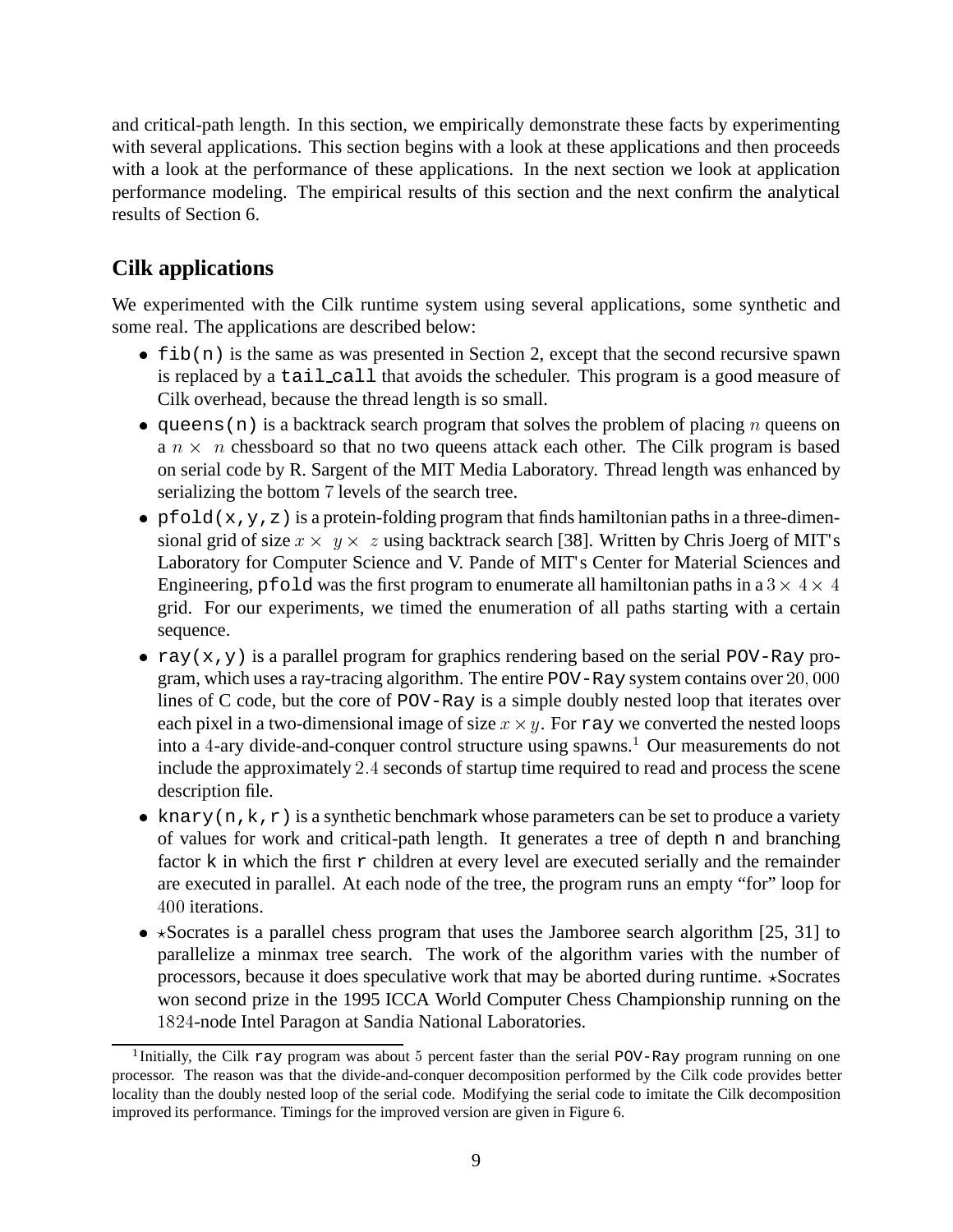



Figure 5: (a) An image rendered with the ray program. (b) This image shows the amount of time ray took to compute each pixel value. The whiter the pixel, the longer ray worked to compute the corresponding pixel value.

Many of these applications place heavy demands on the runtime system due to their dynamic and irregular nature. For example, in the case of queens and pfold, the size and shape of the backtrack-search tree cannot be determined without actually performing the search, and the shape of the tree often turns out to be highly irregular. With speculative work that may be aborted, the  $\star$ Socrates minmax tree carries this dynamic and irregular structure to the extreme. In the case of ray, the amount of time it takes to compute the color of a pixel in an image is hard to predict and may vary widely from pixel to pixel, as illustrated in Figure 5. In all of these cases, high performance demands efficient, dynamic load balancing at runtime.

All experiments were run on a CM5 supercomputer. The CM5 is a massively parallel computer based on 32MHz SPARC processors with a fat-tree interconnection network [32]. The Cilk runtime system on the CM5 performs communication among processors using the Strata [7] active-message library.

#### **Application performance**

By running our applications and measuring a suite of performance parameters, we empirically answer many questions about the effectiveness of the Cilk runtime system. We focus on the following questions. How efficiently does the runtime system implement the language primitives? As we add processors, how much faster will the program run? How much more space will it require? How much more communication will it perform? We show that for dynamic, asynchronous, tree-like programs, the Cilk runtime system efficiently implements the language primitives, and that it is simultaneously efficient with respect to time, space, and communication. In Section 6, we reach the same conclusion by analytic means, but in this section we focus on empirical data from the execution of our Cilk programs.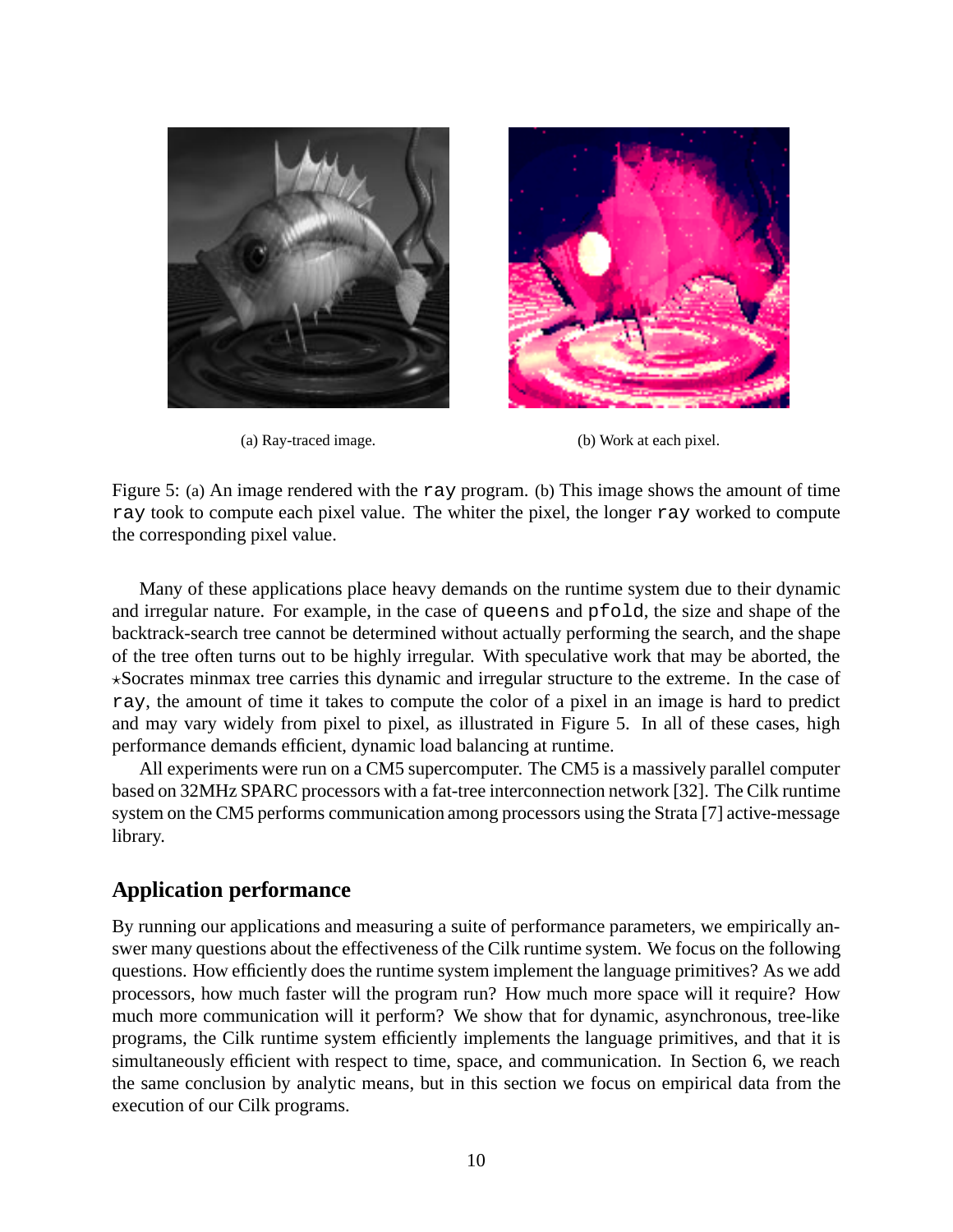The execution of a Cilk program with a given set of inputs grows a *Cilk computation* that consists of a tree of procedures and a dag of threads. These structures were introduced in Section 1. We benchmark our applications with respect to work and critical-path length.

Recall that the work, denoted by  $T_1$ , is the time to execute the Cilk computation on one processor, which corresponds to the sum of the execution times of all the threads in the dag. The method used to measure  $T_1$  depends on whether the program is deterministic. For deterministic programs, the computation only depends on the program and its inputs, and hence, it is independent of the number of processors and runtime scheduling decisions.<sup>2</sup> All of our applications, except  $\star$ Socrates, are deterministic. For these deterministic applications, the work performed by any P-processor run of the program is equal to the work performed by a <sup>1</sup>-processor run (with the same input values), so we measure the work  $T_1$  directly by timing the 1-processor run. The  $\star$ Socrates program, on the other hand, uses speculative execution, and therefore, the computation depends on the number of processors and scheduling decisions made at runtime. In this case, timing a <sup>1</sup>-processor run is not a reasonable way to measure the work performed by a run with more processors. We must realize that the work  $T_1$  of an execution with P processors is defined as the time it takes 1-processor to execute the same *computation*, not the same program (with the same inputs). For  $\star$ Socrates we estimate the work of a  $P$ -processor run by performing the  $P$ -processor run and timing the execution of every thread and summing. This method yields an underestimate, since it does not include scheduling costs. In either case, a  $P$ -processor execution of a Cilk computation with work  $T_1$  must take time at least  $T_1/P$ .<sup>3</sup> A P-processor execution that takes time equal to this  $T_1/P$  lower bound is said to achieve *perfect linear speedup*.

Recall that the critical-path length, denoted by  $T_{\infty}$ , is the time to execute the Cilk computation with infinitely many processors, which corresponds to the largest sum of thread execution times along any path in the dag. Cilk can measure critical-path length by timestamping each thread in the dag with the earliest time at which it could have been executed. Specifically this timestamp is the maximum of the earliest time that the thread could have been spawned and, for each argument, the earliest time that the argument could have been sent. These values, in turn, are computed from the timestamp of the thread that performed the spawn or sent the argument. In particular, if a thread performs a spawn, then the earliest time that the spawn could occur is equal to the earliest time at which the thread could have been executed (its timestamp) plus the amount of time the thread ran for until it performed the spawn. The same property holds for the earliest time that an argument could be sent. The initial thread of the computation is timestamped zero, and the critical-path length is then computed as the maximum over all threads of its timestamp plus the amount of time it executes for. The measured critical-path length does not include scheduling and communication costs. A P-processor execution of a Cilk computation must take at least as long as the computation's critical-path length  $T_{\infty}$ . Thus, if  $T_{\infty}$  exceeds  $T_1/P$ , then perfect linear speedup cannot be achieved.

Figure 6 is a table showing typical performance measures for our Cilk applications. Each column presents data from a single run of a benchmark application. We adopt the following notations, which are used in the table. For each application, we have an efficient serial C implementation, compiled using gcc -02, whose measured runtime is denoted  $T_{\text{serial}}$ . The Cilk computation's

<sup>&</sup>lt;sup>2</sup>Randomized programs can be viewed as deterministic if we consider the sequence of values generated by the source of randomness to be inputs to the program.

 ${}^{3}$ In practice, we sometimes beat the  $T_1/P$  lower bound. Such *superlinear speedup* is a consequence of the fact that as we add processors, we also add other physical resources such as registers, cache, and main memory.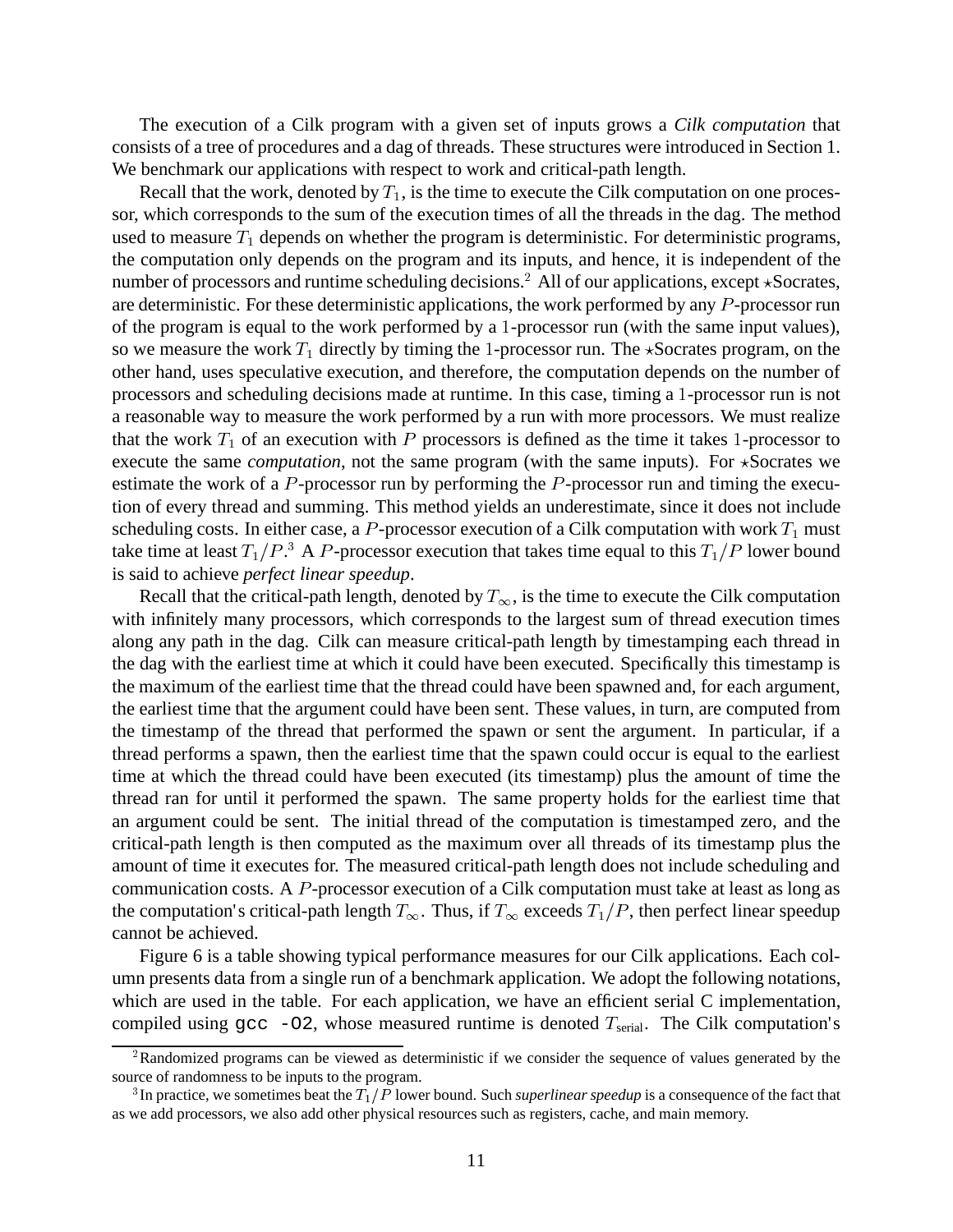|                      | fib                         | queens                     | pfold         | ray         | knary         | knary         | $\star$ Socrates     | $\star$ Socrates     |  |
|----------------------|-----------------------------|----------------------------|---------------|-------------|---------------|---------------|----------------------|----------------------|--|
|                      | (33)                        | (15)                       | (3,3,4)       | (500, 500)  | (10, 5, 2)    | (10, 4, 1)    | (depth 10)           | (depth 10)           |  |
|                      |                             |                            |               |             |               |               | $(32 \text{ proc.})$ | $(256 \text{ proc})$ |  |
|                      | (computation parameters)    |                            |               |             |               |               |                      |                      |  |
| $T_{\rm serial}$     | 8.487                       | 252.1                      | 615.15        | 729.2       | 288.6         | 40.993        | 1665                 | 1665                 |  |
| $T_1$                | 73.16                       | 254.6                      | 647.8         | 732.5       | 314.6         | 45.43         | 3644                 | 7023                 |  |
| $T_{\rm serial}/T_1$ | 0.116                       | 0.9902                     | 0.9496        | 0.9955      | 0.9174        | 0.9023        | 0.4569               | 0.2371               |  |
| $T_\infty$           | 0.000326                    | 0.0345                     | 0.04354       | 0.0415      | 4.458         | 0.255         | 3.134                | 3.24                 |  |
| $T_1/T_\infty$       | 224417                      | 7380                       | 14879         | 17650       | 70.56         | 178.2         | 1163                 | 2168                 |  |
| threads              | 17,108,660                  | 210,740                    | 9,515,098     | 424,475     | 5,859,374     | 873,812       | 26, 151, 774         | 51,685,823           |  |
| thread length        | $4.276 \mu s$               | $1208\mu s$                | 68.08 $\mu$ s | $1726\mu s$ | 53.69 $\mu$ s | $51.99 \mu s$ | $139.3\mu s$         | $135.9\mu s$         |  |
|                      |                             | (32-processor experiments) |               |             |               |               |                      |                      |  |
| $T_P$                | 2.298                       | 8.012                      | 20.26         | 21.68       | 15.13         | 1.633         | 126.1                |                      |  |
| $T_1/P+T_\infty$     | 2.287                       | 7.991                      | 20.29         | 22.93       | 14.28         | 1.675         | 117.0                |                      |  |
| $T_1/T_P$            | 31.84                       | 31.78                      | 31.97         | 33.79       | 20.78         | 27.81         | 28.90                |                      |  |
| $T_1/(P \cdot T_P)$  | 0.9951                      | 0.9930                     | 0.9992        | 1.0558      | 0.6495        | 0.8692        | 0.9030               |                      |  |
| space/proc.          | 70                          | 95                         | 47            | 39          | 41            | 42            | 386                  |                      |  |
| requests/proc.       | 185.8                       | 48.0                       | 88.6          | 218.1       | 92639         | 3127          | 23484                |                      |  |
| steals/proc.         | 56.63                       | 18.47                      | 26.06         | 79.25       | 18031         | 1034          | 2395                 |                      |  |
|                      | (256-processor experiments) |                            |               |             |               |               |                      |                      |  |
| $T_P$                | 0.2892                      | 1.045                      | 2.590         | 2.765       | 8.590         | 0.4636        |                      | 34.32                |  |
| $T_1/P+T_\infty$     | 0.2861                      | 1.029                      | 2.574         | 2.903       | 5.687         | 0.4325        |                      | 30.67                |  |
| $T_1/T_P$            | 253.0                       | 243.7                      | 250.1         | 265.0       | 36.62         | 98.00         |                      | 204.6                |  |
| $T_1/(P \cdot T_P)$  | 0.9882                      | 0.9519                     | 0.9771        | 1.035       | 0.1431        | 0.3828        |                      | 0.7993               |  |
| space/proc.          | 66                          | 76                         | 47            | 32          | 48            | 40            |                      | 405                  |  |
| requests/proc.       | 73.66                       | 80.40                      | 97.79         | 82.75       | 151803        | 7527          |                      | 30646                |  |
| steals/proc.         | 24.10                       | 21.20                      | 23.05         | 18.34       | 6378          | 550           |                      | 1540                 |  |

Figure 6: Performance of Cilk on various applications. All times are in seconds, excep<sup>t</sup> where noted.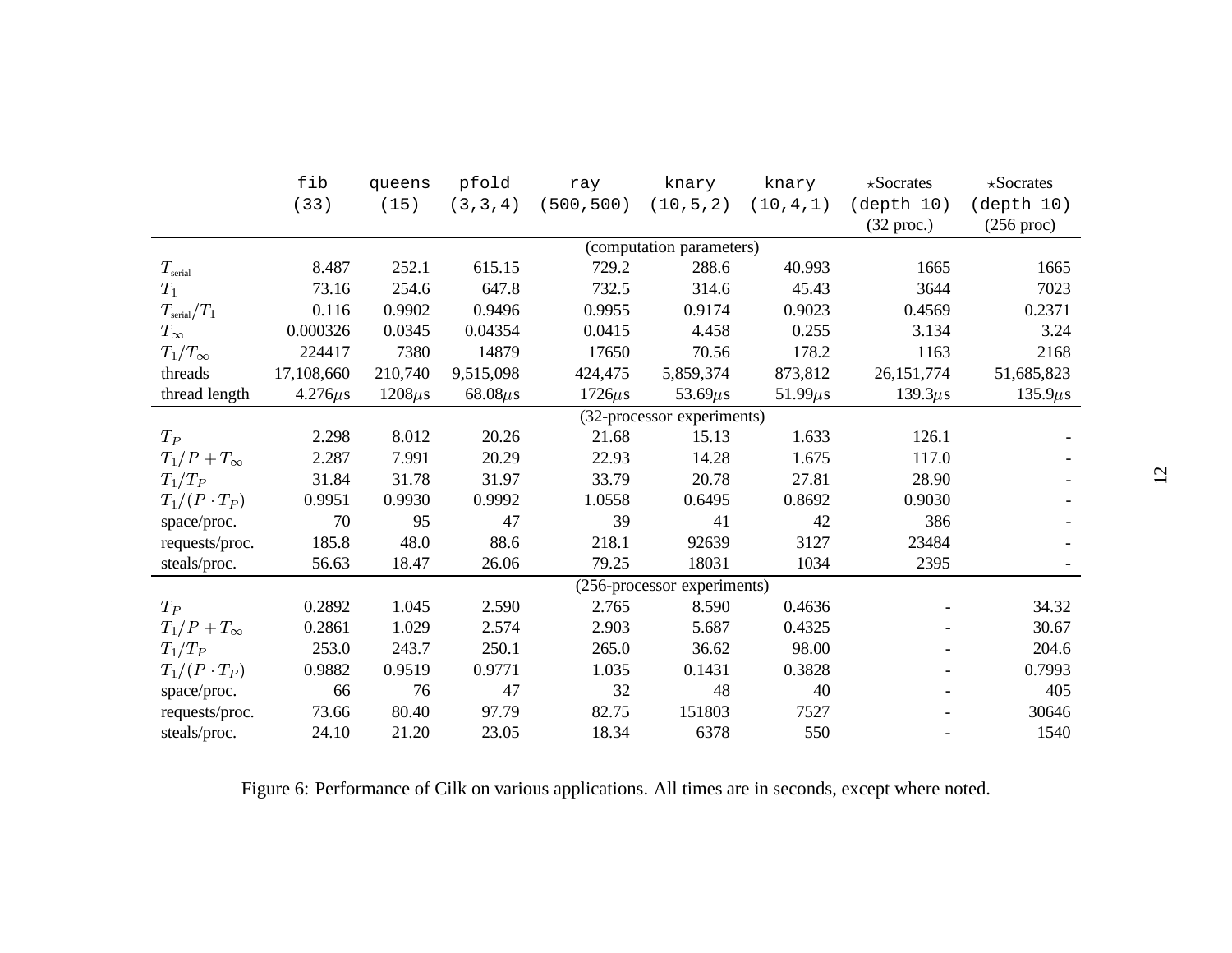work  $T_1$  and critical-path length  $T_{\infty}$  are measured on the CM5 as described above. The measured execution time of the Cilk program running on  $P$  processors of the CM5 is given by  $T_P$ . The row labeled "threads" indicates the number of threads executed, and "thread length" is the average thread length (work divided by the number of threads).

Certain derived parameters are also displayed in the table. The ratio  $T_{\text{serial}}/T_1$  is the *efficiency* of the Cilk program relative to the C program. The ratio  $T_1/T_\infty$  is the *average parallelism*. The value  $T_1/P + T_\infty$  is a simple model of the runtime, which will be discussed later. The *speedup* is  $T_1/T_P$ , and the *parallel efficiency* is  $T_1/(P \cdot T_P)$ . The row labeled "space/proc." indicates the maximum number of closures allocated at any time on any processor. The row labeled "requests/proc." indicates the average number of steal requests made by a processor during the execution, and "steals/proc." gives the average number of closures actually stolen.

The data in Figure 6 shows two important relationships: one between efficiency and thread length, and another between speedup and average parallelism.

Considering the relationship between efficiency  $T_{\text{serial}}/T_1$  and thread length, we see that for programs with moderately long threads, the Cilk runtime system induces little overhead. The queens, pfold, ray, and knary programs have threads with average length greater than <sup>50</sup> microseconds and have efficiency greater than <sup>90</sup> percent. On the other hand, the fib program has low efficiency, because the threads are so short:  $fib$  does almost nothing besides spawn and send argument.

Despite it's long threads, the  $\star$ Socrates program has low efficiency, because its parallel Jamboree search algorithm is based on speculatively searching subtrees that are not searched by a serial algorithm. Consequently, as we increase the number of processors, the program executes more threads and, hence, does more work. For example, the <sup>256</sup>-processor execution did <sup>7023</sup> seconds of work whereas the <sup>32</sup>-processor execution did only <sup>3644</sup> seconds of work. Both of these executions did considerably more work than the serial program's <sup>1665</sup> seconds of work. Thus, although we observe low efficiency, it is due to the parallel algorithm and not to Cilk overhead.

Looking at the speedup  $T_1/T_P$  measured on 32 and 256 processors, we see that when the average parallelism  $T_1/T_\infty$  is large compared with the number P of processors, Cilk programs achieve nearly perfect linear speedup, but when the average parallelism is small, the speedup is much less. The fib, queens, pfold, and ray programs, for example, have in excess of <sup>7000</sup>-fold parallelism and achieve more than <sup>99</sup> percent of perfect linear speedup on <sup>32</sup> processors and more than 95 percent of perfect linear speedup on 256 processors.<sup>4</sup> The  $\star$ Socrates program exhibits somewhat less parallelism and also somewhat less speedup. On 32 processors the  $\star$ Socrates program has <sup>1163</sup>-fold parallelism, yielding <sup>90</sup> percent of perfect linear speedup, while on <sup>256</sup> processors it has <sup>2168</sup>-fold parallelism yielding <sup>80</sup> percent of perfect linear speedup. With even less parallelism, as exhibited in the knary benchmarks, less speedup is obtained. For example, the knary(10,5,2) benchmark exhibits only <sup>70</sup>-fold parallelism, and it realizes barely more than <sup>20</sup>-fold speedup on <sup>32</sup> processors (less than <sup>65</sup> percent of perfect linear speedup). With <sup>178</sup>-fold parallelism, knary(10,4,1) achieves <sup>27</sup>-fold speedup on <sup>32</sup> processors (<sup>87</sup> percent of perfect linear speedup), but only <sup>98</sup>-fold speedup on <sup>256</sup> processors (<sup>38</sup> percent of perfect linear speedup).

Although these speedup measures reflect the Cilk scheduler's ability to exploit parallelism, to obtain *application speedup*, we must factor in the efficiency of the Cilk program compared

<sup>&</sup>lt;sup>4</sup>In fact, the ray program achieves superlinear speedup even when comparing to the efficient serial implementation. We suspect that cache effects cause this phenomenon.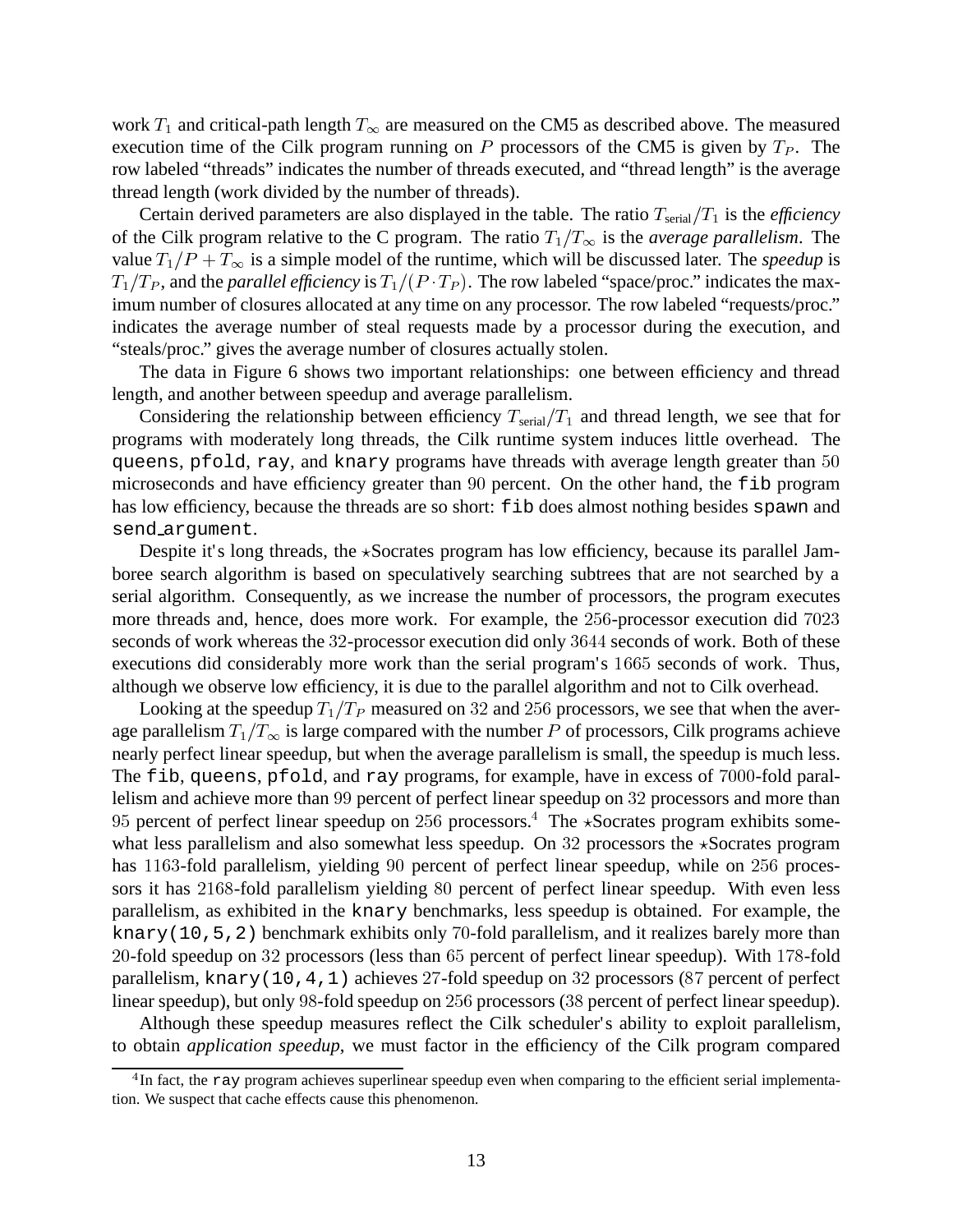with the serial C program. Specifically, the application speedup  $T_{\text{serial}}/T_P$  is the product of efficiency  $T_{\text{serial}}/T_1$  and speedup  $T_1/T_P$ . For example, applications such as fib and  $\star$ Socrates with low efficiency generate correspondingly low application speedup. The  $\star$ Socrates program, with efficiency 0.2371 and speedup 204.6 on 256 processors, exhibits application speedup of  $0.2371 \cdot 204.6 = 48.51$ . For the purpose of understanding scheduler performance, we have decoupled the efficiency of the application from the efficiency of the scheduler.

Looking more carefully at the cost of a spawn in Cilk, we find that it takes a fixed overhead of about <sup>50</sup> cycles to allocate and initialize a closure, plus about <sup>8</sup> cycles for each word argument. In comparison, a C function call on a CM5 SPARC processor takes <sup>2</sup> cycles of fixed overhead (assuming no register window overflow) plus <sup>1</sup> cycle for each word argument (assuming all arguments are transferred in registers). Thus, a spawn in Cilk is roughly an order of magnitude more expensive than a C function call. This Cilk overhead is quite apparent in the fib program, which does almost nothing besides spawn and send argument. Based on fib's measured efficiency of 0:116, we can conclude that the aggregate average cost of a spawn/send argument in Cilk is between <sup>8</sup> and <sup>9</sup> times the cost of a function call/return in C.

Efficient execution of programs with short threads requires a low-overhead spawn operation. As can be observed from Figure 6, the vast majority of threads execute on the same processor on which they are spawned. For example, the fib program executed over <sup>17</sup> million threads but migrated only <sup>6170</sup> (24:10 per processor) when run with <sup>256</sup> processors. Taking advantage of this property, other researchers [17, 27, 35] have developed techniques for implementing spawns such that when the child thread executes on the same processor as its parent, the cost of the spawn operation is roughly equal the cost of a function call. We hope to incorporate such techniques into future implementations of Cilk.

Finally, we make two observations about the space and communication measures in Figure 6.

Looking at the "space/proc." rows, we observe that the space per processor is generally quite small and does not grow with the number of processors. For example,  $\star$ Socrates on 32 processors executes over <sup>26</sup> million threads, yet no processor ever contains more than <sup>386</sup> allocated closures. On <sup>256</sup> processors, the number of executed threads nearly doubles to over <sup>51</sup> million, but the space per processor barely changes. In Section 6 we show formally that for an important class of Cilk programs, the space per processor does not grow as we add processors.

Looking at the "requests/proc." and "steals/proc." rows in Figure 6, we observe that the amount of communication grows with the critical-path length but does not grow with the work. For example, fib, queens, pfold, and ray all have critical-path lengths under a tenth of a second long and perform fewer than 220 requests and 80 steals per processor, whereas knary (10,5,2) and  $\star$ Socrates have critical-path lengths more than 3 seconds long and perform more than 20,000 requests and <sup>1500</sup> steals per processor. The table does not show any clear correlation between work and either requests or steals. For example, ray does more than twice as much work as knary( $10, 5, 2$ ), yet it performs two orders of magnitude fewer requests. In Section 6, we show that for a class of Cilk programs, the communication per processor grows at most linearly with the critical-path length and does not grow as a function of the work.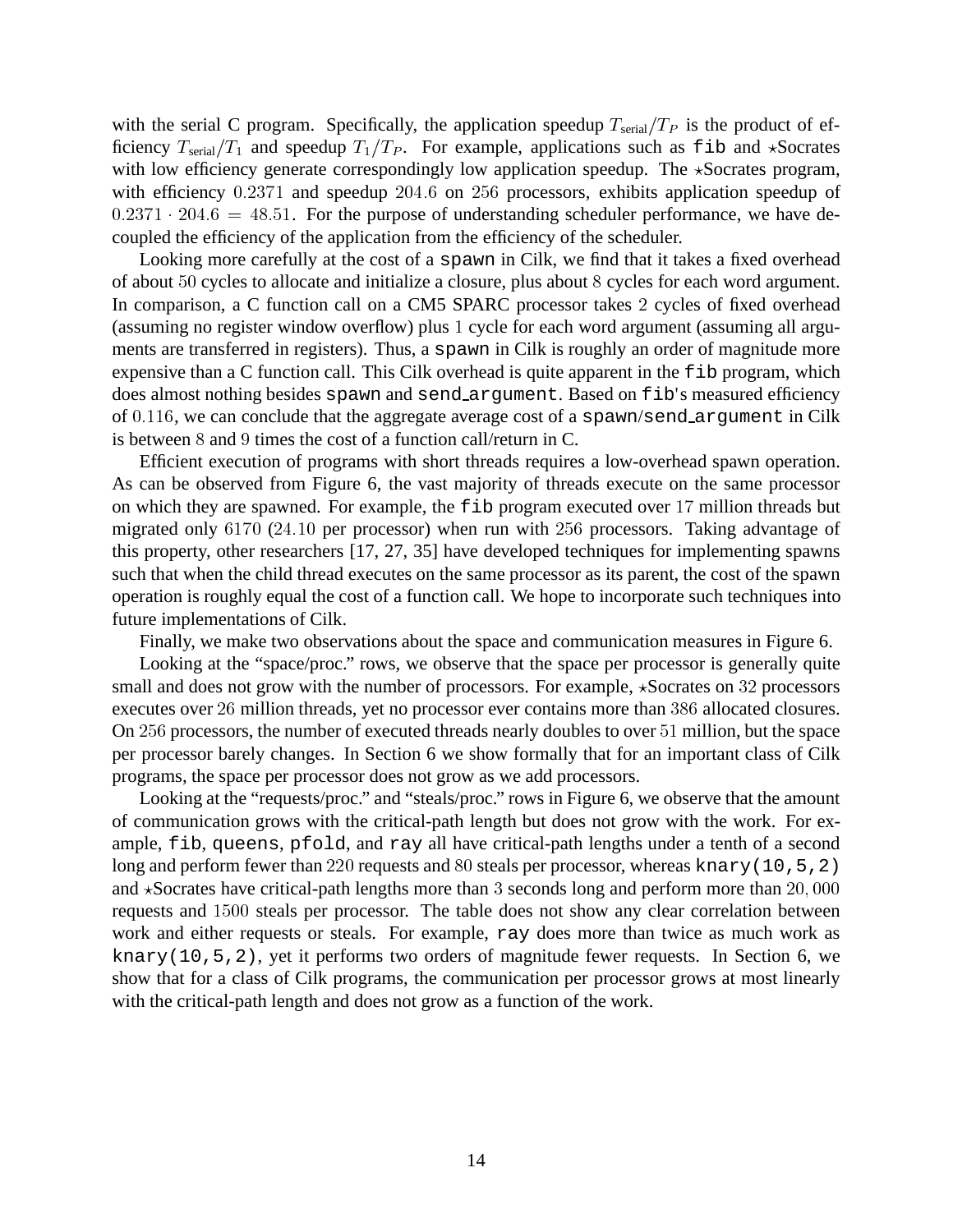## **5 Modeling performance**

We further document the effectiveness of the Cilk scheduler by showing empirically that Cilk application performance can be modeled accurately with a simple function of work  $T_1$  and criticalpath length  $T_{\infty}$ . Specifically, we use the knary synthetic benchmark to show that the runtime of an application on P processors can be modeled as  $T_P \approx T_1/P + c_\infty T_\infty$ , where  $c_\infty$  is a small constant (about 1:5 for knary) determined by curve fitting. This result shows that we obtain nearly perfect linear speedup when the critical path is short compared with the average amount of work per processor. We also show that a model of this kind is accurate even for  $\star$ Socrates, which is our most complex application programmed to date.

We would like our scheduler to execute a Cilk computation with  $T_1$  work in  $T_1/P$  time on P processors. Such perfect linear speedup cannot be obtained whenever the computation's criticalpath length  $T_\infty$  exceeds  $T_1/P$ , since we always have  $T_P \ge T_\infty$  or more generally,  $T_P \ge \max\{T_1/P, T_\infty\}.$ The critical-path length  $T_{\infty}$  is the stronger lower bound on  $T_P$  whenever P exceeds the average parallelism  $T_1/T_\infty$ , and  $T_1/P$  is the stronger bound otherwise. A good scheduler should meet each of these bounds as closely as possible.

In order to investigate how well the Cilk scheduler meets these two lower bounds, we used our synthetic knary benchmark, which can grow computations that exhibit a range of values for work and critical-path length.

Figure 7 shows the outcome from many experiments of running knary with various input values  $(n, k, and r)$  on various numbers of processors. The figure plots the measured speedup  $T_1/T_P$  for each run against the machine size P for that run. In order to compare the outcomes for runs with different input values, we have normalized the plotted value for each run as follows. In addition to the speedup, we measure for each run the work  $T_1$  and the critical-path length  $T_{\infty}$ , as previously described. We then normalize the machine size and the speedup by dividing these values by the average parallelism  $T_1/T_\infty$ . For each run, the horizontal position of the plotted datum is  $P/(T_1/T_\infty)$ , and the vertical position of the plotted datum is  $(T_1/T_P)/(T_1/T_\infty) = T_\infty/T_P$ . Consequently, on the horizontal axis, the normalized machine size is 1:0 when the number of processors is equal to the average parallelism. On the vertical axis, the normalized speedup is 1:0 when the runtime equals the critical-path length. We can draw the two lower bounds on time as upper bounds on speedup. The horizontal line at 1:0 is the upper bound on speedup obtained from the critical-path length,  $T_P \geq T_\infty$ , and the 45-degree line is the linear speedup bound,  $T_P \geq T_1/P$ . As can be seen from the figure, on the knary runs for which the average parallelism exceeds the number of processors (normalized machine size less than <sup>1</sup>), the Cilk scheduler obtains nearly perfect linear speedup. In the region where the number of processors is large compared to the average parallelism (normalized machine size greater than <sup>1</sup>), the data is more scattered, but the speedup is always within a factor of <sup>4</sup> of the critical-path length upper bound.

The theoretical results from Section 6 show that the expected running time of a Cilk computation on P processors is  $T_P = O(T_1/P + T_\infty)$ . Thus, it makes sense to try to fit the knary data to a curve of the form  $T_P = c_1(T_1/P) + c_\infty(T_\infty)$ . A least-squares fit to the data to minimize the relative error yields  $c_1 = 0.9543 \pm 0.1775$  and  $c_{\infty} = 1.54 \pm 0.3888$  with 95 percent confidence. The  $R^2$  correlation coefficient of the fit is 0.989101, and the mean relative error is 13.07 percent. The curve fit is shown in Figure 7, which also plots the simpler curves  $T_P = T_1/P + T_{\infty}$  and  $T_P = T_1/P + 2 \cdot T_\infty$  for comparison. As can be seen from the figure, little is lost in the linear speedup range of the curve by assuming that the coefficient  $c_1$  on the  $T_1/P$  term equals 1. Indeed,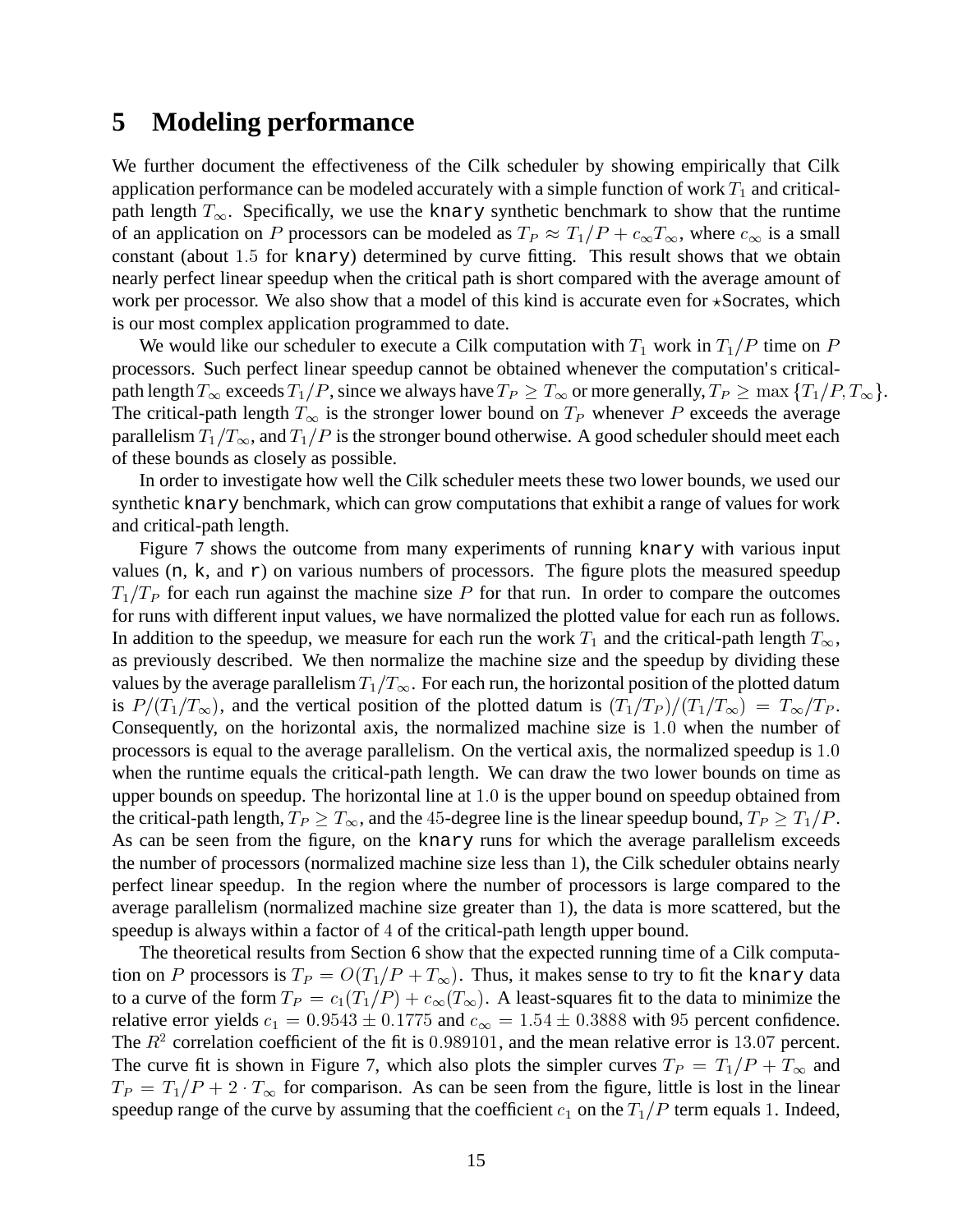

Figure 7: Normalized speedups for the knary synthetic benchmark using from <sup>1</sup> to <sup>256</sup> processors. The horizontal axis is the number P of processors and the vertical axis is the speedup  $T_1/T_P$ , but each data point has been normalized by dividing by  $T_1/T_\infty$ .



Figure 8: Normalized speedups for the  $\star$ Socrates chess program.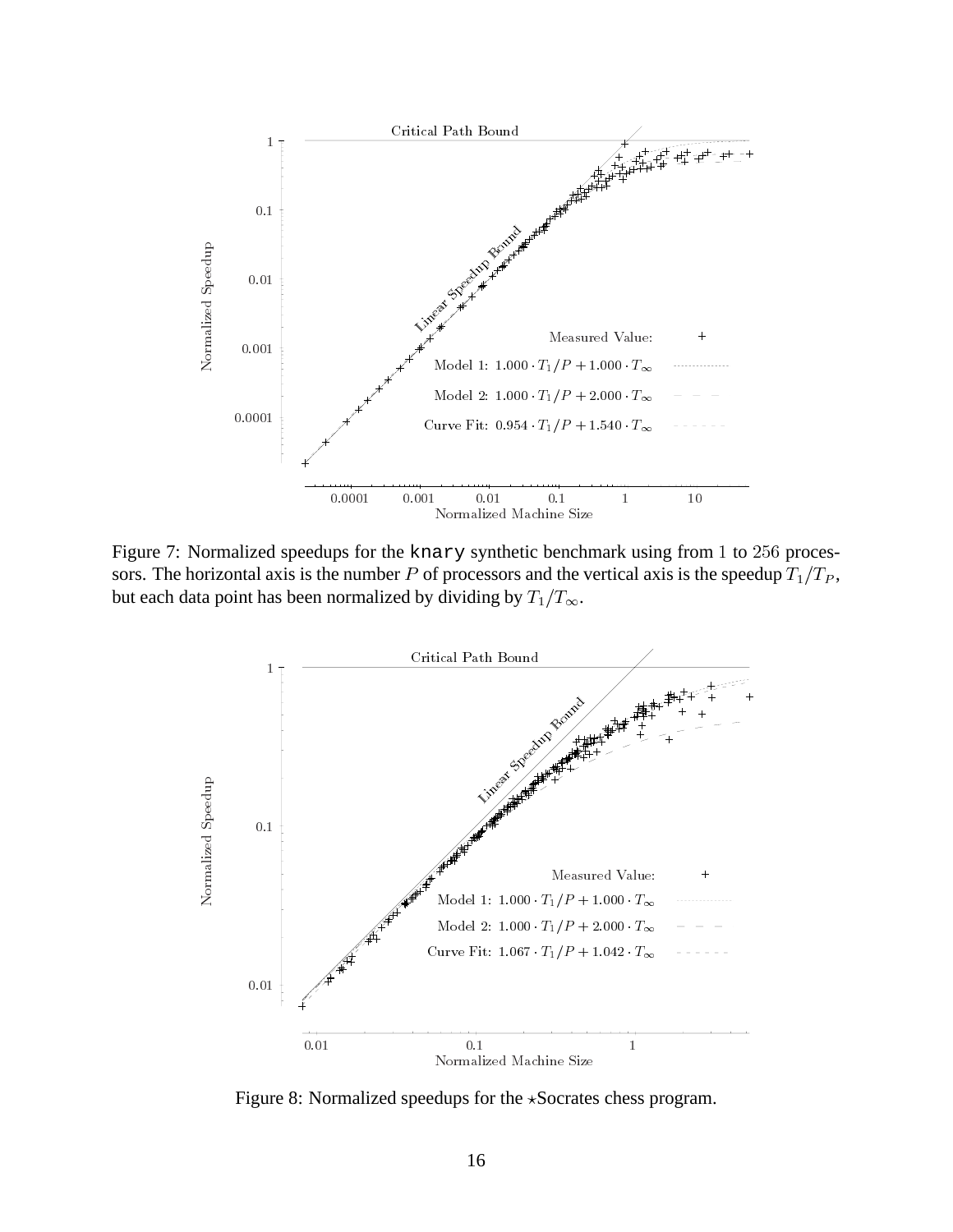a fit to  $T_P = T_1/P + c_\infty(T_\infty)$  yields  $c_\infty = 1.509 \pm 0.3727$  with  $R^2 = 0.983592$  and a mean relative error of 4.04 percent, which is in some ways better than the fit that includes a  $c_1$  term. (The  $R^2$ measure is a little worse, but the mean relative error is much better.)

It makes sense that the data points become more scattered when  $P$  is close to or exceeds the average parallelism. In this range, the amount of time spent in work stealing becomes a significant fraction of the overall execution time. The real measure of the quality of a scheduler is how much larger than P the average parallelism  $T_1/T_\infty$  must be before  $T_P$  shows substantial influence from the critical-path length. One can see from Figure 7 that if the average parallelism exceeds  $P$  by a factor of <sup>10</sup>, the critical-path length has almost no impact on the running time.

To confirm our simple model of the Cilk scheduler's performance on a real application, we ran ?Socrates on a variety of chess positions using various numbers of processors. Figure 8 shows the results of our study, which confirm the results from the knary synthetic benchmark. The best fit to  $T_P = c_1(T_1/P) + c_\infty(T_\infty)$  yields  $c_1 = 1.067 \pm 0.0141$  and  $c_\infty = 1.042 \pm 0.0467$  with 95 percent confidence. The  $R^2$  correlation coefficient of the fit is 0.9994, and the mean relative error is 4.05 percent.

Indeed, as some of us were developing and tuning heuristics to increase the performance of  $\star$ Socrates, we used work and critical-path length as our measures of progress. This methodology let us avoid being trapped by the following interesting anomaly. We made an "improvement" that sped up the program on 32 processors. From our measurements, however, we discovered that it was faster only because it saved on work at the expense of a much longer critical path. Using the simple model  $T_P = T_1/P + T_\infty$ , we concluded that on a 512-processor Connection Machine CM5 MPP at the National Center for Supercomputer Applications at the University of Illinois, Urbana-Champaign, which was our platform for our early tournaments, the "improvement" would yield a loss of performance, a fact that we later verified. Measuring work and critical-path length enabled us to use experiments on a 32-processor machine to improve our program for the 512-processor machine, but without using the 512-processor machine, on which computer time was scarce.

#### **6 A theoretical analysis of the Cilk scheduler**

In this section we use algorithmic analysis techniques to prove that for the class of "fully strict" Cilk programs, Cilk's work-stealing scheduling algorithm is efficient with respect to space, time, and communication. A *fully strict* program is one for which each thread sends arguments only to its parent's successor threads. In the analysis and bounds of this section, we further assume that each thread spawns at most one successor thread. Programs such as  $\star$ Socrates violate this assumption, and at the end of the section, we explain how the analysis and bounds can be generalized to handle such programs. For fully strict programs, we prove the following three bounds on space, time, and communication:

- **Space** The space used by a P-processor execution is bounded by  $S_P \leq S_1P$ , where  $S_1$  denotes the space used by the serial execution of the Cilk program. This bound is existentially optimal to within a constant factor [4].
- **Time** With P processors, the expected execution time, including scheduling overhead, is bounded by  $O(T_1/P + T_\infty)$ . Since both  $T_1/P$  and  $T_\infty$  are lower bounds for any P-processor execution, this bound is within a constant factor of optimal.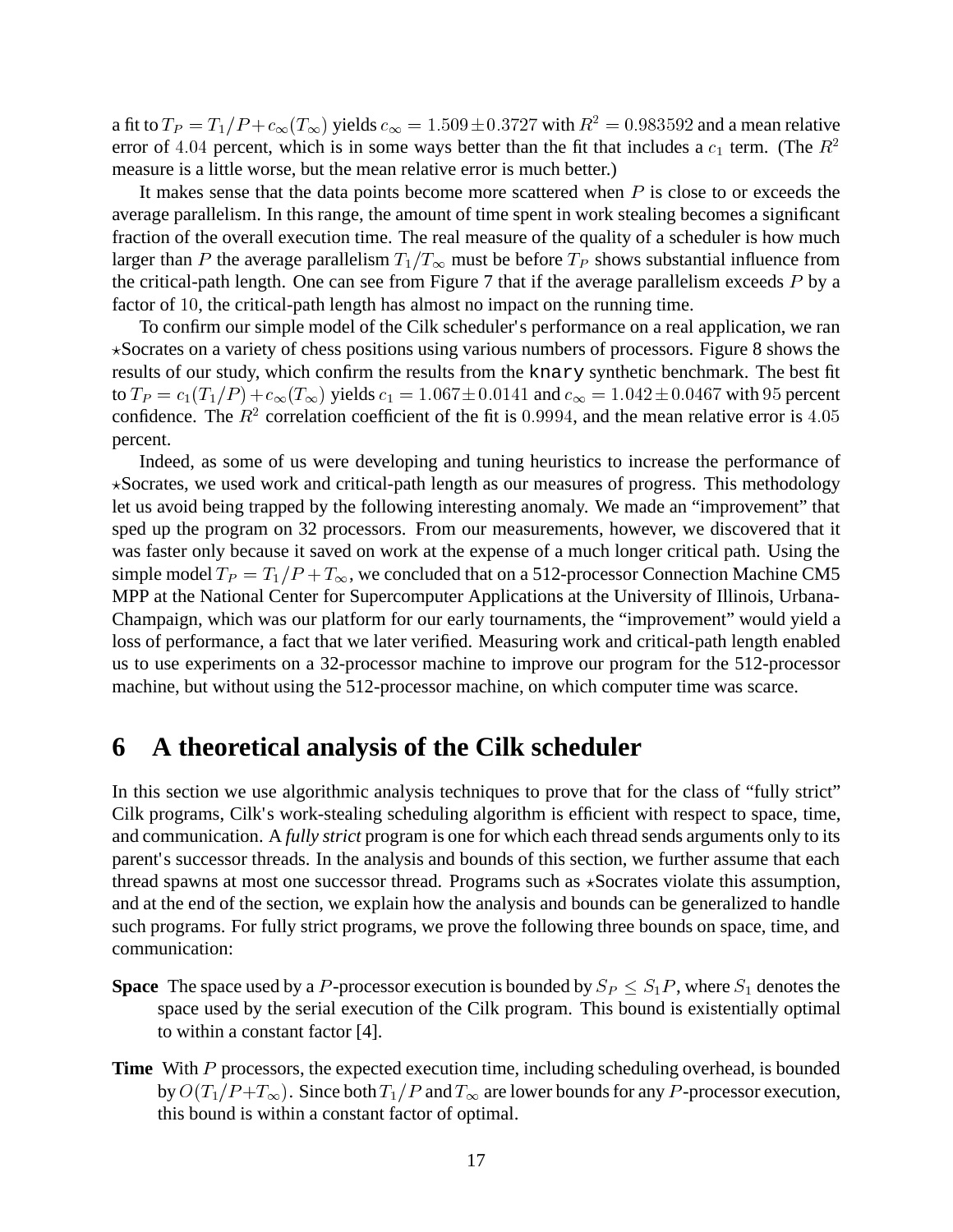**Communication** The expected number of bytes communicated during a P-processor execution is  $O(PT_\infty S_{\text{max}})$ , where  $S_{\text{max}}$  is the size of the largest closure in the computation. This bound is existentially optimal to within a constant factor [44].

The expected-time bound and the expected-communication bound can be converted into highprobability bounds at the cost of only a small additive term in both cases. Full proofs of these bounds, using generalizations of the techniques developed in [4], can be found in [3].

The space bound can be obtained from a "busy-leaves" property [4] that characterizes the allocated closures at all times during the execution. In order to state this property simply, we first define some terms. We say that two or more closures are *siblings* if they were spawned by the same parent, or if they are successors (by one or more spawn next's) of closures spawned by the same parent. Sibling closures can be ordered by age: the first child spawned is older than the second, and so on. At any given time during the execution, we say that a closure is a *leaf* if it has no allocated children, and we say that a leaf closure is a *primary leaf* if, in addition, it has no younger siblings allocated. The *busy-leaves property* states that every primary-leaf closure has a processor working on it.

#### **Lemma 1** *Cilk's scheduler maintains the busy-leaves property.*

*Proof:* Consider the three possible ways that a primary-leaf closure can be created. First, when a thread spawns children, the youngest of these children is a primary leaf. Second, when a thread completes and its closure is freed, if that closure has an older sibling and that sibling has no children, then the older-sibling closure becomes a primary leaf. Finally, when a thread completes and its closure is freed, if that closure has no allocated siblings, then the youngest closure of its parent's successor threads is a primary leaf. The induction follows by observing that in all three of these cases, Cilk's scheduler guarantees that a processor works on the new primary leaf. In the third case we use the important fact that a newly activated closure is posted on the processor that activated it (and not on the processor on which it was residing).  $\blacksquare$ 

**Theorem 2** For any fully strict Cilk program, if  $S<sub>1</sub>$  is the space used to execute the program on 1 *processor, then with any number*  $P$  *of processors, Cilk's work-stealing scheduler uses at most*  $S_1P$ *space.*

*Proof:* We shall obtain the space bound  $S_P \leq S_1P$  by assigning every allocated closure to a primary leaf such that the total space of all closures assigned to a given primary leaf is at most  $S_1$ . Since Lemma 1 guarantees that all primary leaves are busy, at most  $P$  primary-leaf closures can be allocated, and hence the total amount of space is at most  $S_1P$ .

The assignment of allocated closures to primary leaves is made as follows. If the closure is a primary leaf, it is assigned to itself. Otherwise, if the closure has any allocated children, then it is assigned to the same primary leaf as its youngest child. If the closure is a leaf but has some younger siblings, then the closure is assigned to the same primary leaf as its youngest sibling. In this recursive fashion, we assign every allocated closure to a primary leaf. Now, we consider the set of closures assigned to a given primary leaf. The total space of these closures is at most  $S_1$ , because this set of closures is a subset of the closures that are allocated during a 1-processor execution when the processor is executing this primary leaf, which completes the proof.  $\blacksquare$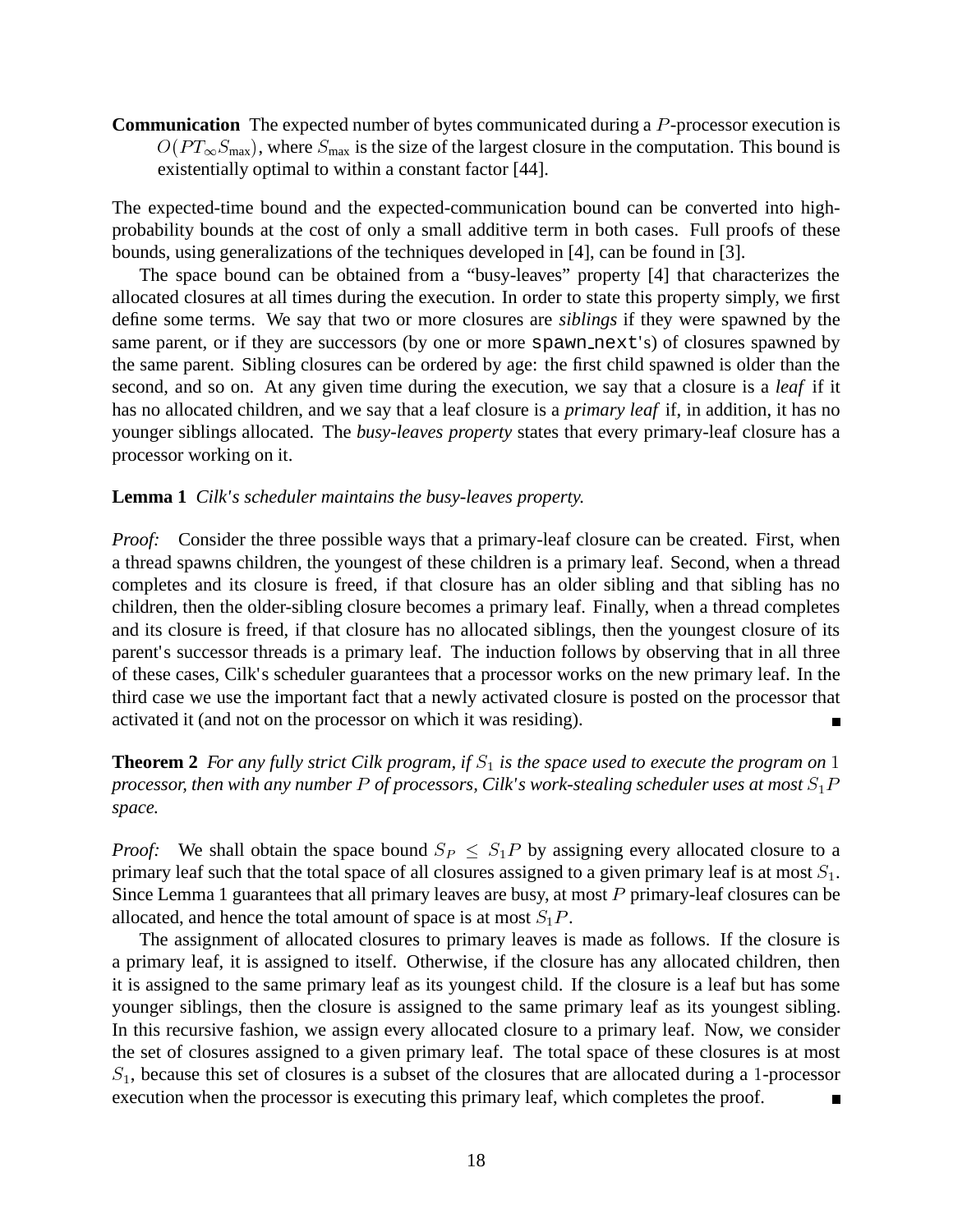We are now ready to analyze execution time. Our strategy is to mimic the theorems of [4] for a more restricted model of multithreaded computation. As in [4], the bounds assume a communication model in which messages are delayed only by contention at destination processors, but no assumptions are made about the order in which contending messages are delivered [33]. For technical reasons in our analysis of execution time, the critical path is calculated assuming that all threads spawned by a parent thread are spawned at the end of the parent thread.

In our analysis of execution time, we use an accounting argument. At each time step, each of the  $P$  processors places a dollar in one of three buckets according to its actions at that step. If the processor executes an instruction of a thread at the step, it places its dollar into the WORK bucket. If the processor initiates a steal attempt, it places its dollar into the STEAL bucket. Finally, if the processor merely waits for a steal request that is delayed by contention, then it places its dollar into the WAIT bucket. We shall derive the running time bound by upper bounding the dollars in each bucket at the end of the computation, summing these values, and then dividing by  $P$ , the total number of dollars put into buckets on each step.

**Lemma 3** When the execution of a fully strict Cilk computation with work  $T_1$  ends, the WORK *bucket contains*  $T_1$  *dollars.* 

*Proof:* The computation contains a total of  $T_1$  instructions.

**Lemma 4** *When the execution of a fully strict Cilk computation ends, the expected number of dollars in the* WAIT *bucket is less than the number of dollars in the* STEAL *bucket.*

*Proof:* Lemma 5 of [4] shows that if P processors make M random steal requests during the course of a computation, where requests with the same destination are serially queued at the destination, then the expected total delay is less than <sup>M</sup>.

**Lemma 5** *When the P-processor execution of a fully strict Cilk computation with critical-path length*  $T_{\infty}$  *and for which each thread has at most one successor ends, the expected number of dollars in the* STEAL *bucket is*  $O(PT_\infty)$ *.* 

*Proof sketch:* The proof follows the delay-sequence argument of [4], but with some differences that we shall point out. Full details can be found in [3], which generalizes to the situation in which a thread can have more than one successor.

At any given time during the execution, we say that a thread is *critical* if it has not yet been executed but all of its predecessors in the dag have been executed. For this argument, the dag must be augmented with "ghost" threads and additional edges to represent implicit dependencies imposed by the Cilk scheduler. We define a *delay sequence* to be a pair  $(P, s)$  such that P is a path of threads in the augmented dag and s is a positive integer. We say that a delay sequence  $(P, s)$ *occurs* in an execution if at least s steal attempts are initiated while some thread of P is critical.

The next step of the proof is to show that if at least  $s$  steal attempts occur during an execution, where s is sufficiently large, then some delay sequence  $(P, s)$  must occur. That is, there must be some path  $P$  in the dag such that each of the  $s$  steal attempts occurs while some thread of  $P$ is critical. We do not give the construction here, but rather refer the reader to [3, 4] for directly analogous arguments.

 $\blacksquare$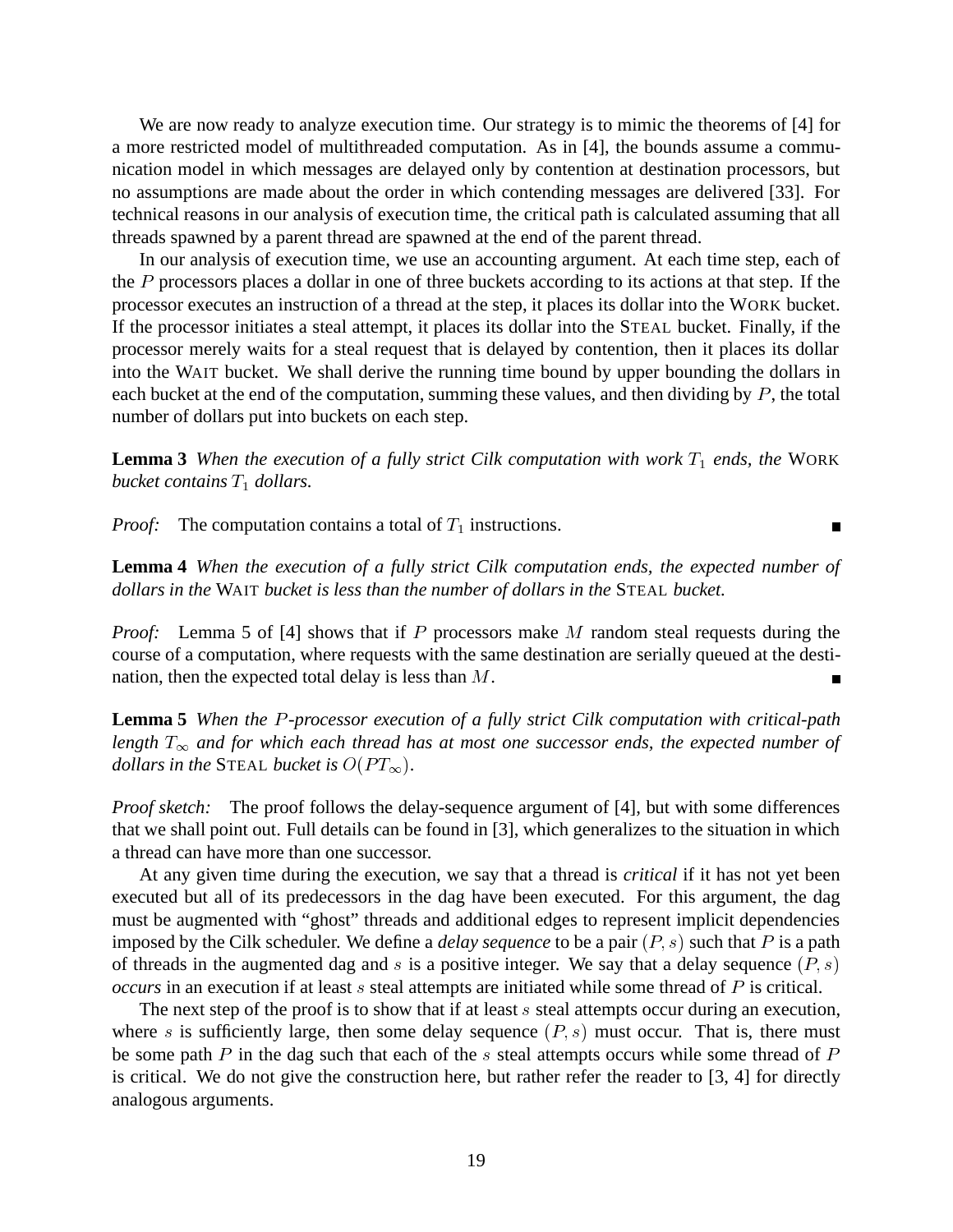The last step of the proof is to show that a delay sequence with  $s = \Omega(PT_{\infty})$  is unlikely to occur. The key to this step is a lemma, which describes the structure of threads the processors' ready pools. This structural lemma implies that if a thread is critical, it is the next thread to be stolen from the pool in which it resides. Intuitively, after  $P$  steal attempts, we expect one of these attempts to have targeted the processor in which the critical thread of interest resides. In this case, the critical thread will be stolen and executed, unless, of course, it has already been executed by the local processor. Thus, after  $PT_{\infty}$  steal attempts, we expect all threads on P to have been executed. The delay-sequence argument formalizes this intuition. Thus, the expected number s of dollars in the STEAL bucket is at most  $O(PT_{\infty})$ . п

**Theorem 6** *Consider any fully strict Cilk computation with work*  $T_1$  *and critical-path length*  $T_\infty$ *such that every thread spawns at most one successor. With any number* <sup>P</sup> *of processors, Cilk's work-stealing scheduler runs the computation in expected time*  $O(T_1/P + T_\infty)$ *.* 

*Proof:* We sum the dollars in the three buckets and divide by P. By Lemma 3, the WORK bucket contains  $T_1$  dollars. By Lemma 4, the WAIT bucket contains at most a constant times the number of dollars in the STEAL bucket, and Lemma 5 implies that the total number of dollars in both buckets is  $O(PT_\infty)$ . Thus, the sum of the dollars is  $T_1 + O(PT_\infty)$ , and the bound on execution time is obtained by dividing by  $P$ .

In fact, it can be shown using the techniques of [4] that for any  $\epsilon > 0$ , with probability at least  $1 - \epsilon$ , the execution time on P processors is  $O(T_1/P + T_\infty + \lg P + \lg(1/\epsilon)).$ 

**Theorem 7** *Consider any fully strict Cilk computation with work*  $T_1$  *and critical-path length*  $T_{\infty}$ *such that every thread spawns at most one successor. For any number* <sup>P</sup> *of processors, the total number of bytes communicated by Cilk's work-stealing scheduler has expectation*  $O(PT_{\infty}S_{max})$ , *where* <sup>S</sup>*max is the size in bytes of the largest closure in the computation.*

*Proof:* The proof follows directly from Lemma 5. All communication costs can be associated with steals or steal requests, and at most  $O(S_{\text{max}})$  bytes are communicated for each successful steal.  $\blacksquare$ 

In fact, for any  $\epsilon > 0$ , the probability is at least  $1 - \epsilon$  that the total communication incurred is  $O(P(T_\infty + \lg(1/\epsilon))S_{\max}).$ 

The analysis and bounds we have derived apply to fully strict programs in the case when each thread spawns at most one successor. Some programs, such as  $\star$ Socrates, contain threads that spawn several successors. In [3], the theorems above are generalized to handle this situation as follows. Let  $n_l$  denote the maximum number of threads belonging to any one procedure such that all the threads are simultaneously living during some execution. Let  $n_d$  denote the maximum number of dependency edges between any pair of threads. When each thread can spawn at most one successor, we have  $n_l = 1$  and  $n_d = 1$  and the theorems as proved in this paper hold. When  $n_l$ or  $n_d$  exceeds 1, however, the arguments must be modified.

Specifically, when  $n_l$  or  $n_d$  exceeds 1, the analysis of the number of dollars in the STEAL bucket must be modified. A critical thread may no longer be the first thread to be stolen from a processor's ready pool. Other noncritical threads from the same procedure may be stolen in advance of the critical thread. Moreover, extra dependency edges may cause even more steal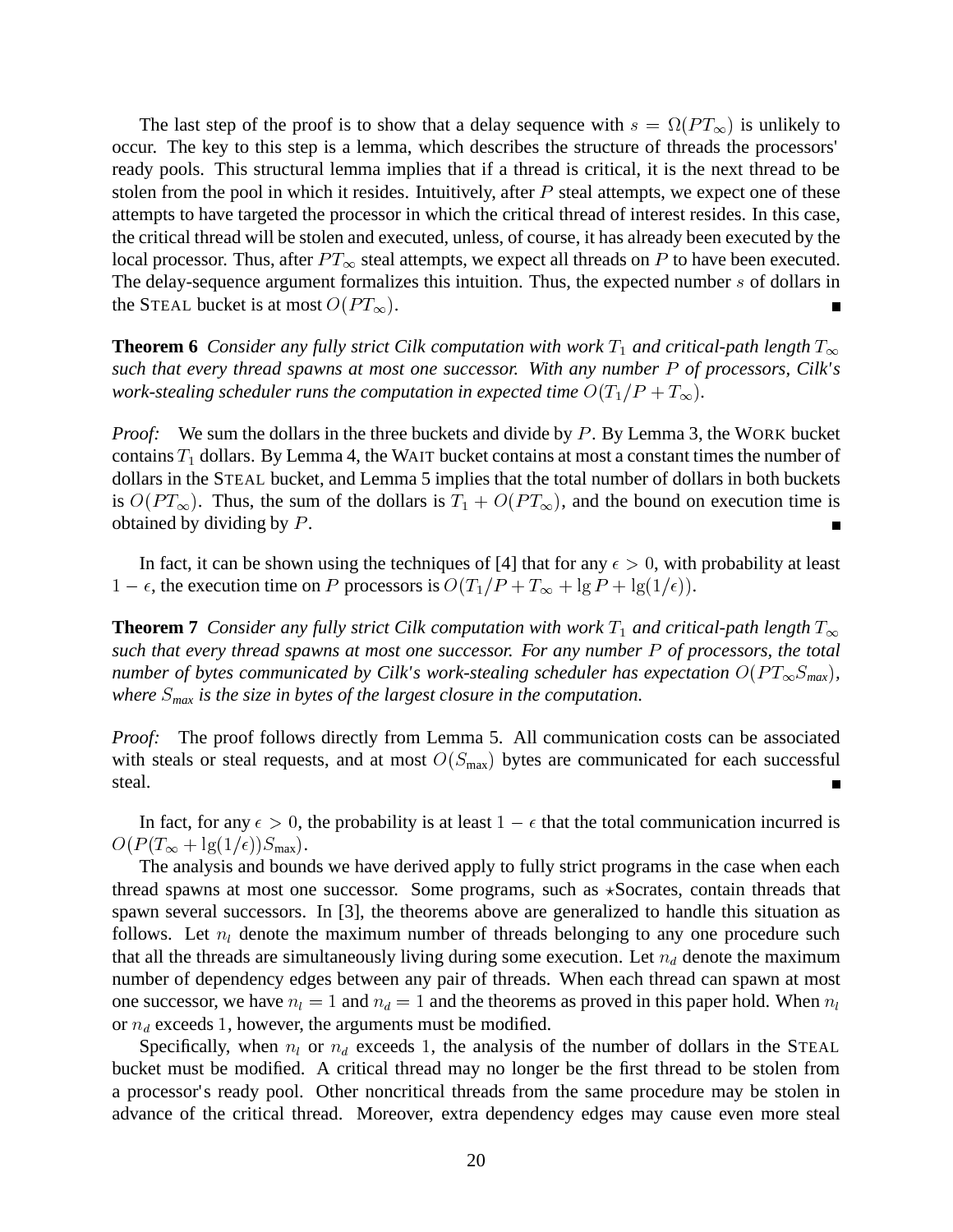attempts to occur before a critical thread gets stolen. Accounting for these extra steals in the argument, we obtain the following bounds on time and communication. For any number  $P$  of processors, the expected execution time is  $O(T_1/P + n_lT_\infty)$ , and the expected number of bytes communicated is  $O(n_l PT_\infty(n_d + S_{\text{max}}))$ . The  $O(S_1P)$  bound on space is unchanged. Analogous high-probability bounds for time and communication can be found in [3].

## **7 Conclusion**

To produce high-performance parallel applications, programmers often focus on communication costs and execution time, quantities that are dependent on specific machine configurations. We argue that a programmer should think instead about work and critical-path length, abstractions that can be used to characterize the performance of an algorithm independent of the machine configuration. Cilk provides a programming model in which work and critical-path length are observable quantities, and it delivers guaranteed performance as a function of these quantities. Work and critical-path length have been used in the theory community for years to analyze parallel algorithms [28]. Blelloch [2] has developed a performance model for data-parallel computations based on these same two abstract measures. He cites many advantages to such a model over machinebased models. Cilk provides a similar performance model for the domain of asynchronous, multithreaded computation.

Although Cilk offers performance guarantees, its current capabilities are limited, and programmers find its explicit continuation-passing style to be onerous. Cilk is good at expressing and executing dynamic, asynchronous, tree-like, MIMD computations, but it is not yet ideal for more traditional parallel applications that can be programmed effectively in, for example, a message-passing, data-parallel, or single-thread-per-processor, shared-memory style. We are currently working on extending Cilk's capabilities to broaden its applicability. A major constraint is that we do not want new features to destroy Cilk's guarantees of performance. Our current research focuses on implementing "dag-consistent" shared memory, which allows programs to operate on shared memory without costly communication or hardware support; on providing a linguistic interface that produces continuation-passing code for our runtime system from a more traditional call-return specification of spawns; and on incorporating persistent threads and less strict semantics in ways that do not destroy the guaranteed performance of our scheduler. Recent information about Cilk is maintained on the World Wide Web in page http://theory.lcs.mit.edu/~cilk.

## **Acknowledgments**

We gratefully acknowledge the inspiration of Michael Halbherr, now of the Boston Consulting Group in Zurich, Switzerland. Mike's PCM runtime system [20] developed at MIT was the precursor of Cilk, and many of the design decisions in Cilk are owed to him. We thank Shail Aditya and Sivan Toledo of MIT and Larry Rudolph of Hebrew University for helpful discussions. Xinmin Tian of McGill University provided helpful suggestions for improving the paper. Don Dailey and International Master Larry Kaufman, both formerly of Heuristic Software, were part of the ?Socrates development team. Rolf Riesen of Sandia National Laboratories ported Cilk to the Intel Paragon MPP running under the SUNMOS operating system, John Litvin and Mike Stupak ported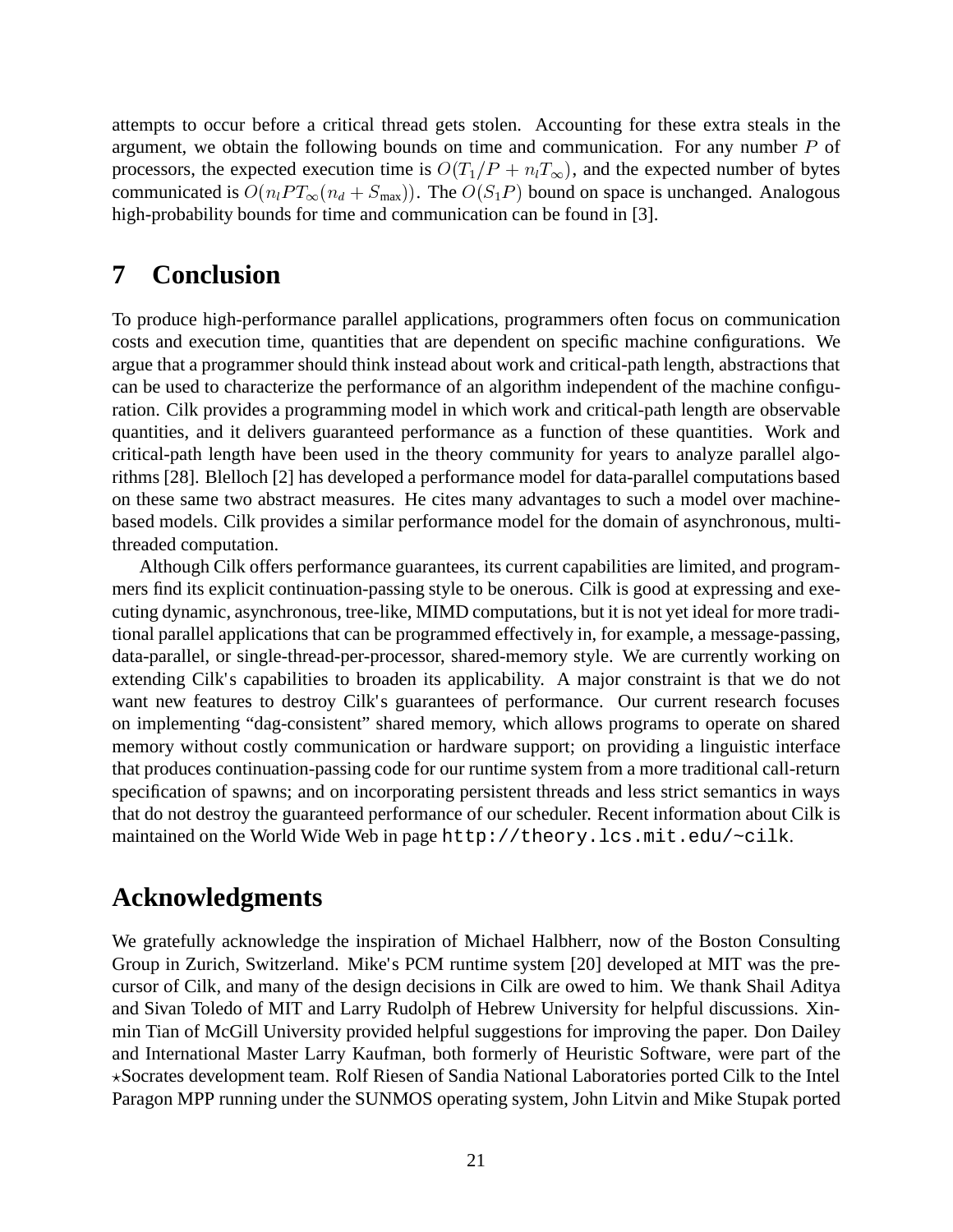Cilk to the Paragon running under OSF, and Andy Shaw of MIT ported Cilk to SMP platforms. Thanks to Matteo Frigo and Rob Miller of MIT for their many contributions to the Cilk system. Thanks to the Scout project at MIT and the National Center for Supercomputing Applications at University of Illinois, Urbana-Champaign for access to their CM5 supercomputers for running our experiments. Finally, we acknowledge the influence of Arvind and his dataflow research group at MIT. Their pioneering work attracted us to this path, and their vision continues to challenge us.

## **References**

- [1] Anderson, T. E., Bershad, B. N., Lazowska, E. D., and Levy, H. M. Scheduler activations: Effective kernel support for the user-level management of parallelism. In *Proceedings of the Thirteenth ACM Symposium on Operating Systems Principles*, pp. 95–109, Pacific Grove, California, Oct. 1991.
- [2] Blelloch, G. E. Programming parallel algorithms. In *Proceedings of the 1992 Dartmouth Institute for Advanced Graduate Studies (DAGS) Symposium on Parallel Computation*, pp. 11–18, Hanover, New Hampshire, Jun. 1992.
- [3] Blumofe, R. D. *Executing Multithreaded Programs Efficiently*. Ph.D. thesis, Department of Electrical Engineering and Computer Science, Massachusetts Institute of Technology, Sep. 1995.
- [4] Blumofe, R. D. and Leiserson, C. E. Scheduling multithreaded computations by work stealing. In *Proceedings of the 35th Annual Symposium on Foundations of Computer Science*, pp. 356–368, Santa Fe, New Mexico, Nov. 1994.
- [5] Blumofe, R. D. and Park, D. S. Scheduling large-scale parallel computations on networks of workstations. In *Proceedings of the Third International Symposium on High Performance Distributed Computing*, pp. 96–105, San Francisco, California, Aug. 1994.
- [6] Brent, R. P. The parallel evaluation of general arithmetic expressions. *Journal of the ACM*, 21(2):201–206, Apr. 1974.
- [7] Brewer, E. A. and Blumofe, R. Strata: A multi-layer communications library. Technical Report to appear, MIT Laboratory for Computer Science. Available as  $ftp://$ ftp.lcs.mit.edu/pub/supertech/strata/strata.tar.Z.
- [8] Burton, F. W. and Sleep, M. R. Executing functional programs on a virtual tree of processors. In *Proceedings of the 1981 Conference on Functional Programming Languages and Computer Architecture*, pp. 187–194, Portsmouth, New Hampshire, Oct. 1981.
- [9] Carlisle, M. C., Rogers, A., Reppy, J. H., and Hendren, L. J. Early experiences with Olden. In *Proceedings of the Sixth Annual Workshop on Languages and Compilers for Parallel Computing*, Portland, Oregon, Aug. 1993.
- [10] Chandra, R., Gupta, A., and Hennessy, J. L. COOL: An object-based language for parallel programming. *IEEE Computer*, 27(8):13–26, Aug. 1994.
- [11] Chase, J. S., Amador, F. G., Lazowska, E. D., Levy, H. M., and Littlefield, R. J. The Amber system: Parallel programming on a network of multiprocessors. In *Proceedings of the Twelfth ACM Symposium on Operating Systems Principles*, pp. 147–158, Litchfield Park, Arizona, Dec. 1989.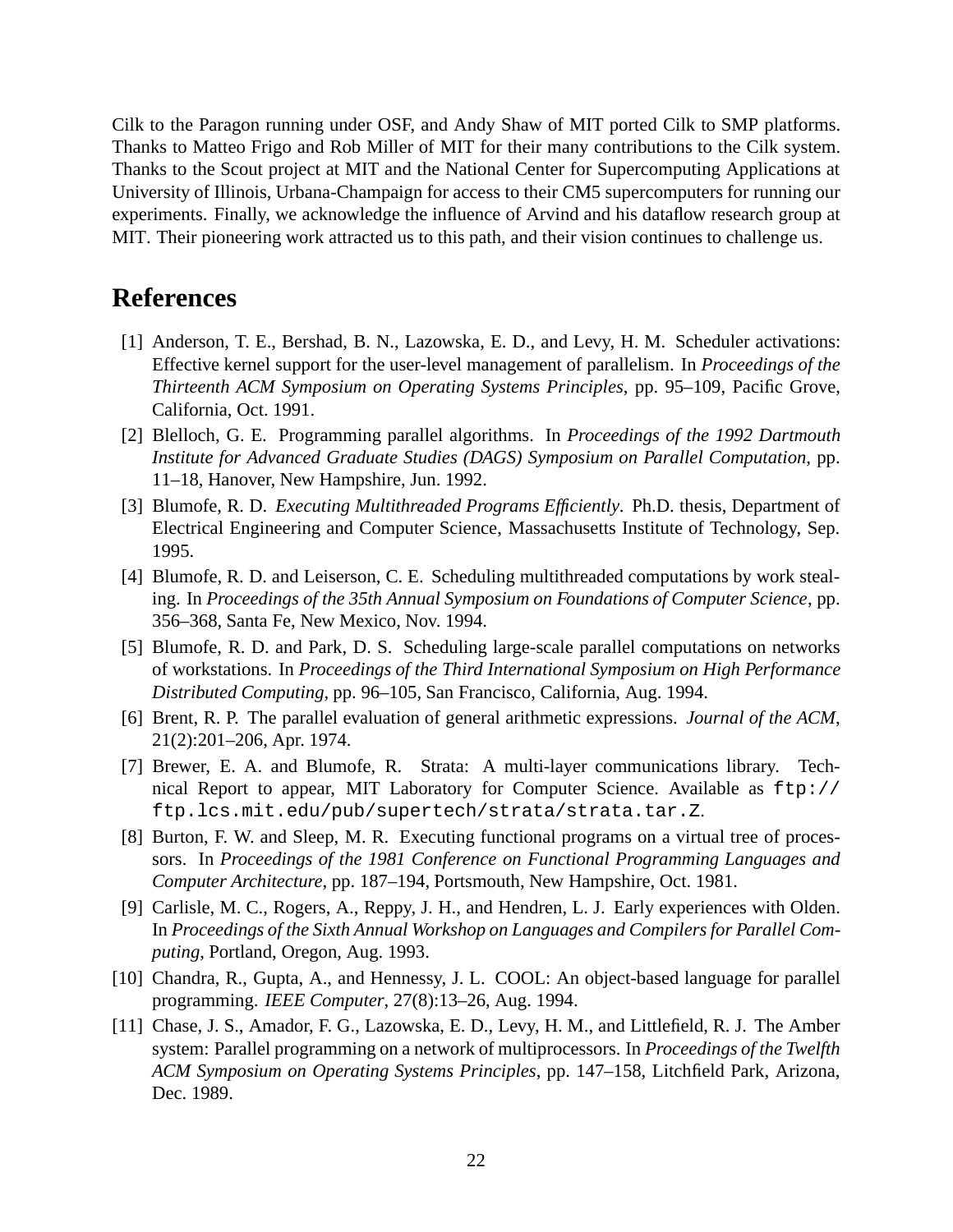- [12] Cooper, E. C. and Draves, R. P. C Threads. Tech. Rep. CMU-CS-88-154, School of Computer Science, Carnegie-Mellon University, Jun. 1988.
- [13] Culler, D. E., Sah, A., Schauser, K. E., von Eicken, T., and Wawrzynek, J. Fine-grain parallelism with minimal hardware support: A compiler-controlled threaded abstract machine. In *Proceedings of the Fourth International Conference on Architectural Support for Programming Languages and Operating Systems*, pp. 164–175, Santa Clara, California, Apr. 1991.
- [14] Feldmann, R., Mysliwietz, P., and Monien, B. Studying overheads in massively parallel min/max-tree evaluation. In *Proceedings of the Sixth Annual ACM Symposium on Parallel Algorithms and Architectures*, pp. 94–103, Cape May, New Jersey, Jun. 1994.
- [15] Finkel, R. and Manber, U. DIB—a distributed implementation of backtracking. *ACM Transactions on Programming Languages and Systems*, 9(2):235–256, Apr. 1987.
- [16] Freeh, V. W., Lowenthal, D. K., and Andrews, G. R. Distributed Filaments: Efficient finegrain parallelism on a cluster of workstations. In *Proceedings of the First Symposium on Operating Systems Design and Implementation*, pp. 201–213, Monterey, California, Nov. 1994.
- [17] Goldstein, S. C., Schauser, K. E., and Culler, D. Enabling primitives for compiling parallel languages. In *Third Workshop on Languages, Compilers, and Run-Time Systems for Scalable Computers*, Troy, New York, May 1995.
- [18] Graham, R. L. Bounds for certain multiprocessing anomalies. *The Bell System Technical Journal*, 45:1563–1581, Nov. 1966.
- [19] Graham, R. L. Bounds on multiprocessing timing anomalies. *SIAM Journal on Applied Mathematics*, 17(2):416–429, Mar. 1969.
- [20] Halbherr, M., Zhou, Y., and Joerg, C. F. MIMD-style parallel programming with continuation-passing threads. In *Proceedings of the 2nd International Workshop on Massive Parallelism: Hardware, Software, and Applications*, Capri, Italy, Sep. 1994.
- [21] Halstead, Jr., R. H. Multilisp: A language for concurrent symbolic computation. *ACM Transactions on Programming Languages and Systems*, 7(4):501–538, Oct. 1985.
- [22] Hillis, W. and Steele, G. Data parallel algorithms. *Communications of the ACM*, 29(12):1170–1183, Dec. 1986.
- [23] Hsieh, W. C., Wang, P., and Weihl, W. E. Computation migration: Enhancing locality for distributed-memory parallel systems. In *Proceedings of the Fourth ACM SIGPLAN Symposium on Principles and Practice of Parallel Programming (PPoPP)*, pp. 239–248, San Diego, California, May 1993.
- [24] Jagannathan, S. and Philbin, J. A customizable substrate for concurrent languages. In *Proceedings of the ACM SIGPLAN '92 Conference on Programming Language Design and Implementation*, pp. 55–67, San Francisco, California, Jun. 1992.
- [25] Joerg, C. and Kuszmaul, B. C. Massively parallel chess. In *Proceedings of the Third DIMACS Parallel Implementation Challenge*, Rutgers University, New Jersey, Oct. 1994. Available as ftp://theory.lcs.mit.edu/pub/cilk/dimacs94.ps.Z.
- [26] Kal´e, L. V. The Chare kernel parallel programming system. In *Proceedings of the 1990 International Conference on Parallel Processing, Volume II: Software*, pp. 17–25, Aug. 1990.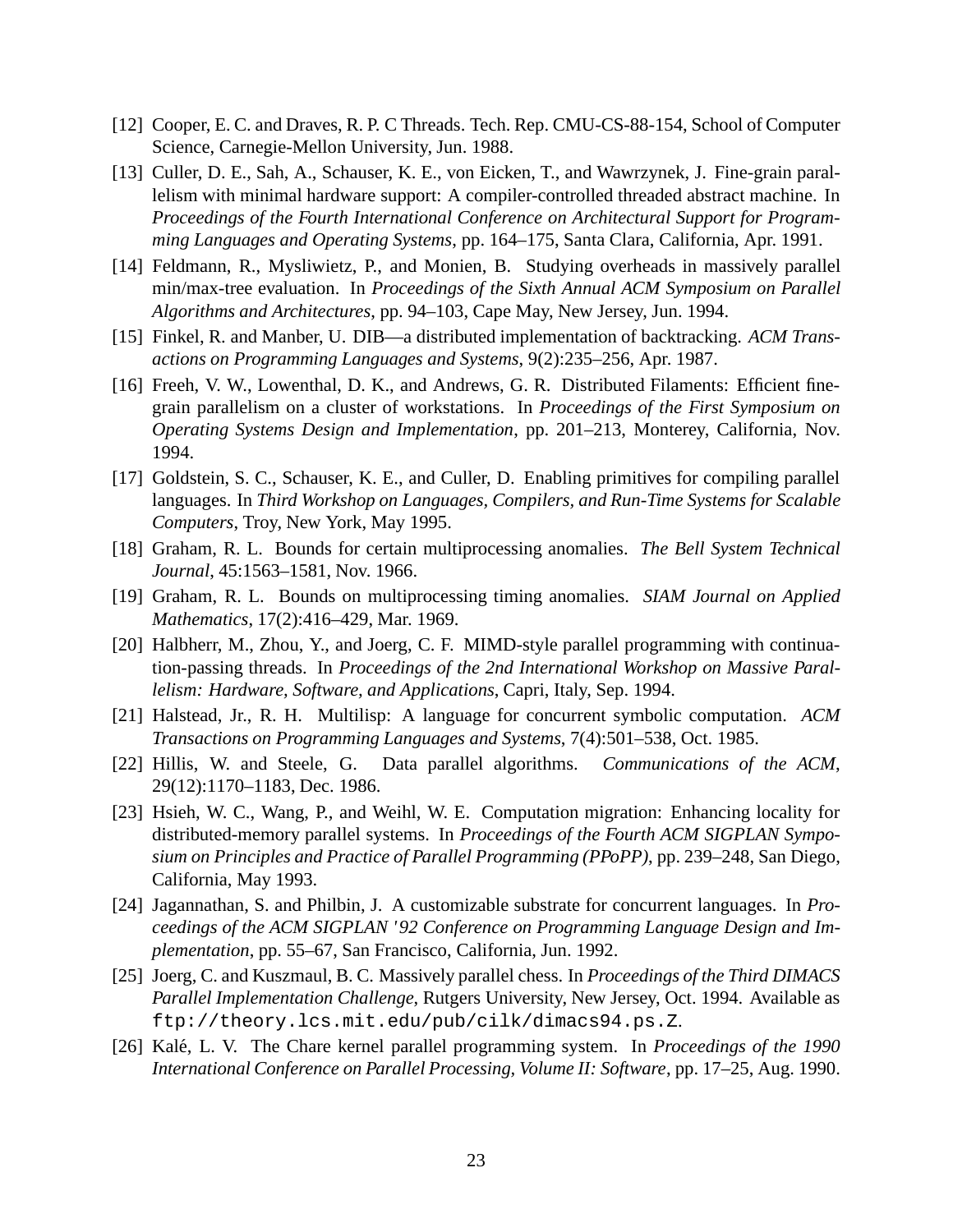- [27] Karamcheti, V. and Chien, A. Concert—efficient runtime support for concurrent objectoriented programming languages on stock hardware. In *Supercomputing '93*, pp. 598–607, Portland, Oregon, Nov. 1993.
- [28] Karp, R. M. and Ramachandran, V. Parallel algorithms for shared-memory machines. In van Leeuwen, J., (Ed.), *Handbook of Theoretical Computer Science—Volume A: Algorithms and Complexity*, chapter 17, pp. 869–941. MIT Press, Cambridge, Massachusetts, 1990.
- [29] Karp, R. M. and Zhang, Y. Randomized parallel algorithms for backtrack search and branchand-bound computation. *Journal of the ACM*, 40(3):765–789, Jul. 1993.
- [30] Kranz, D. A., Halstead, Jr., R. H., and Mohr, E. Mul-T: A high-performance parallel Lisp. In *Proceedings of the SIGPLAN '89 Conference on Programming Language Design and Implementation*, pp. 81–90, Portland, Oregon, Jun. 1989.
- [31] Kuszmaul, B. C. *Synchronized MIMD Computing*. Ph.D. thesis, Department of Electrical Engineering and Computer Science, Massachusetts Institute of Technology, May 1994. Available as MIT Laboratory for Computer Science Technical Report MIT/LCS/TR-645 or ftp://theory.lcs.mit.edu/pub/bradley/phd.ps.Z.
- [32] Leiserson, C. E., Abuhamdeh, Z. S., Douglas, D. C., Feynman, C. R., Ganmukhi, M. N., Hill, J. V., Hillis, W. D., Kuszmaul, B. C., Pierre, M. A. S., Wells, D. S., Wong, M. C., Yang, S.-W., and Zak, R. The network architecture of the Connection Machine CM-5. In *Proceedings of the Fourth Annual ACM Symposium on Parallel Algorithms and Architectures*, pp. 272–285, San Diego, California, Jun. 1992.
- [33] Liu, P., Aiello, W., and Bhatt, S. An atomic model for message-passing. In *Proceedings of the Fifth Annual ACM Symposium on Parallel Algorithms and Architectures*, pp. 154–163, Velen, Germany, Jun. 1993.
- [34] Miller, R. C. A type-checking preprocessor for Cilk 2, a multithreaded C language. Master's thesis, Department of Electrical Engineering and Computer Science, Massachusetts Institute of Technology, May 1995.
- [35] Mohr, E., Kranz, D. A., and Halstead, Jr., R. H. Lazy task creation: A technique for increasing the granularity of parallel programs. *IEEE Transactions on Parallel and Distributed Systems*, 2(3):264–280, Jul. 1991.
- [36] Nikhil, R. S. A multithreaded implementation of Id using P-RISC graphs. In *Proceedings of the Sixth Annual Workshop on Languages and Compilers for Parallel Computing*, number 768 in Lecture Notes in Computer Science, pp. 390–405, Portland, Oregon, Aug. 1993. Springer-Verlag.
- [37] Nikhil, R. S. Cid: A parallel, shared-memory C for distributed-memory machines. In *Proceedings of the Seventh Annual Workshop on Languages and Compilers for Parallel Computing*, Aug. 1994.
- [38] Pande, V. S., Joerg, C. F., Grosberg, A. Y., and Tanaka, T. Enumerations of the hamiltonian walks on a cubic sublattice. *Journal of Physics A*, 27, 1994.
- [39] Rinard, M. C., Scales, D. J., and Lam, M. S. Jade: A high-level, machine-independent language for parallel programming. *Computer*, 26(6):28–38, Jun. 1993.
- [40] Rudolph, L., Slivkin-Allalouf, M., and Upfal, E. A simple load balancing scheme for task allocation in parallel machines. In *Proceedings of the Third Annual ACM Symposium on Parallel Algorithms and Architectures*, pp. 237–245, Hilton Head, South Carolina, Jul. 1991.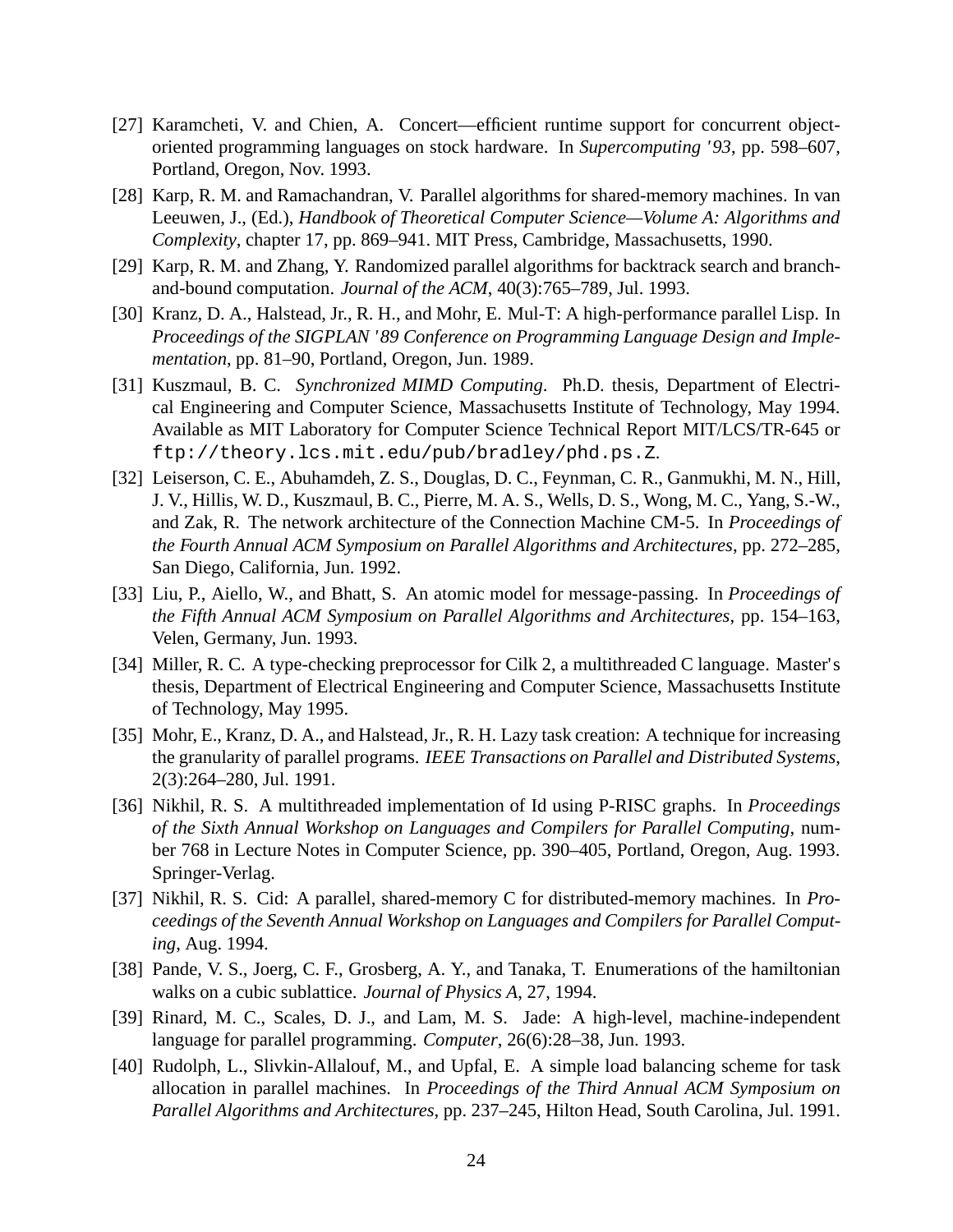- [41] Sunderam, V. S. PVM: A framework for parallel distributed computing. *Concurrency: Practice and Experience*, 2(4):315–339, Dec. 1990.
- [42] Tanenbaum, A. S., Bal, H. E., and Kaashoek, M. F. Programming a distributed system using shared objects. In *Proceedings of the Second International Symposium on High Performance Distributed Computing*, pp. 5–12, Spokane, Washington, Jul. 1993.
- [43] Vandevoorde, M. T. and Roberts, E. S. WorkCrews: An abstraction for controlling parallelism. *International Journal of Parallel Programming*, 17(4):347–366, Aug. 1988.
- [44] Wu, I.-C. and Kung, H. T. Communication complexity for parallel divide-and-conquer. In *Proceedings of the 32nd Annual Symposium on Foundations of Computer Science*, pp. 151– 162, San Juan, Puerto Rico, Oct. 1991.

### **Short biographies of the authors**

ROBERT (BOBBY) BLUMOFE received his Bachelor's degree from Brown University in 1988 and his Ph.D. from MIT in 1995. He started his research career working on computer graphics with Andy van Dam at Brown, and did his Ph.D. work on algorithms and systems for parallel multithreaded computing with Charles Leiserson at MIT. As part of this dissertation work, Bobby developed an adaptive and fault tolerant version of Cilk, called Cilk-NOW, that runs on networks of workstations. Bobby is now an Assistant Professor at the University of Texas at Austin, and he is continuing his work on Cilk and Cilk-NOW.

CHRISTOPHER F. JOERG received his B.S. and M.S. degrees in Computer Sciece and Engineering from MIT in 1987 and 1990, respectively. He expects to receive his Ph.D. from MIT in January, 1996. His research interests are in the areas of parallel systems and computer networks.

BRADLEY C. KUSZMAUL received two S.B. degrees in 1984, an S.M. degree in 1986, and a Ph.D. degree in 1994, all from MIT. In 1987, midway through his Ph.D. program, he took a year off from MIT to serve as one of the principal architects of the Connection Machine CM-5 at Thinking Machines Corporation. In 1995, he joined the Departments of Computer Science and Electrical Engineering at Yale University, where he is now Assistant Professor. Prof. Kuszmaul's work to solve systems problems in high-performance computing spans a wide range of technology including VLSI chips, interconnection networks, operating systems, compilers, interpreters, algorithms, and applications.

CHARLES E. LEISERSON received the B.S. degree in computer science and mathematics from Yale University, New Haven, Connecticut, in 1975 and the Ph.D. degree in computer science from Carnegie Mellon University, Pittsburgh, Pennsylvania, in 1981. In 1981, he joined the faculty of the Massachusetts Institute of Technology, Cambridge, Massachusetts. He is now Professor of Computer Science and Engineering in the MIT Department of Electrical Engineering and Computer Science and head of the Supercomputing Technologies group in the MIT Laboratory for Computer Science.

Prof. Leiserson's research centers on the theory of parallel computing, especially as it relates to engineering reality. Prof. Leiserson pioneered the development of VLSI theory and has written many papers on VLSI algorithms, graph layout, and computer-aided design. His contributions include the divide-and-conquer method of graph layout and the retiming method for optimizing